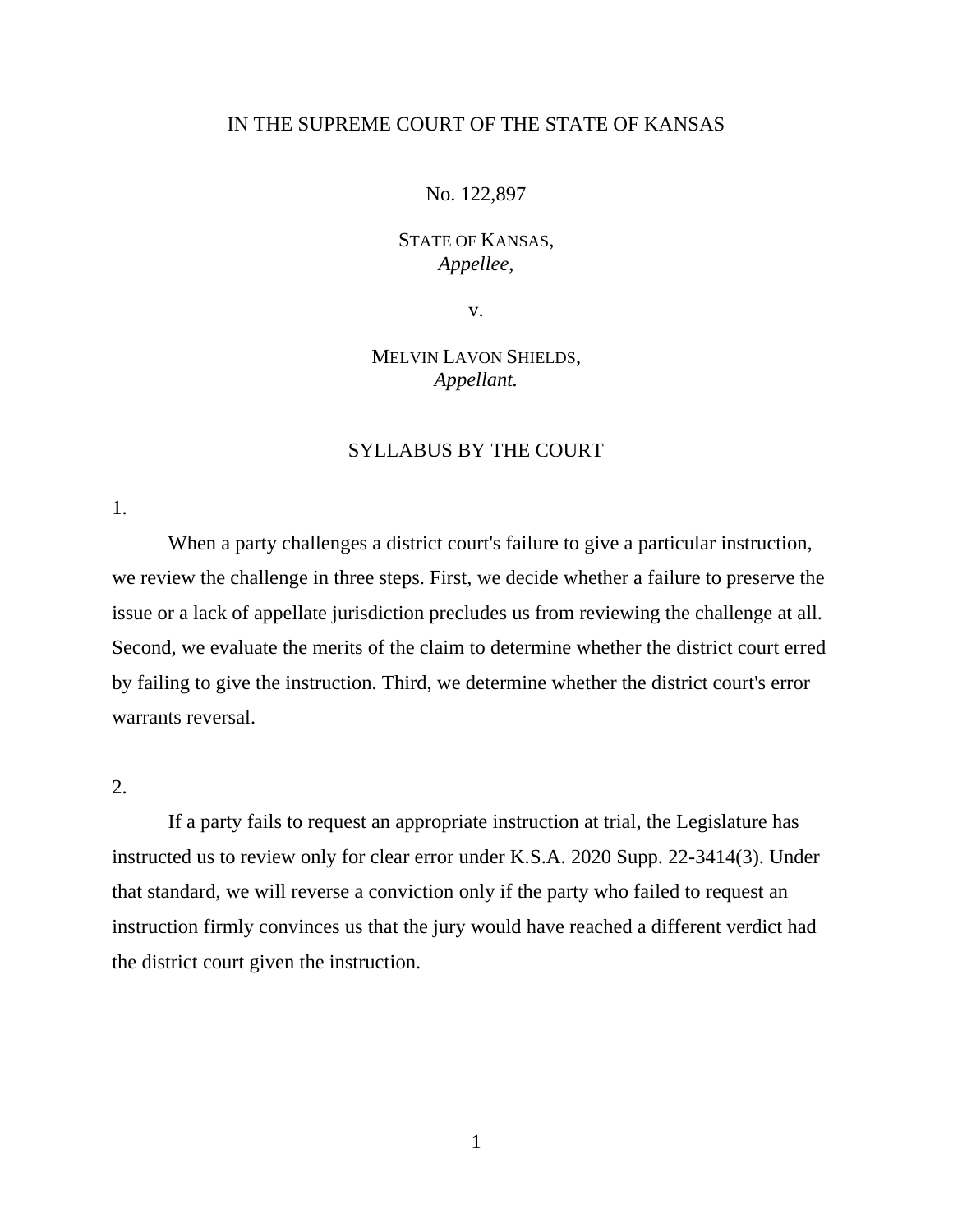A cautionary instruction on eyewitness identifications is legally appropriate when such an identification is "critical" to the State's case and there are serious questions about the reliability of the identification. Critical evidence is not limited to the most damning evidence—it includes any evidence strong enough that its presence could tilt a juror's mind. Courts consider five factors in deciding whether there is a serious question about the reliability of an eyewitness identification: (1) the opportunity of the witness to view the defendant at the time of the crime, (2) the witness' degree of attention, (3) the accuracy of the witness' prior descriptions of the criminal, (4) the level of certainty demonstrated by the witness at the confrontation, and (5) the time between the crime and the confrontation.

## 4.

When reviewing the sufficiency of the evidence supporting a conviction, we review all the evidence in a light most favorable to the prosecution and decide whether a rational fact-finder could have found the defendant guilty beyond a reasonable doubt. We do not reweigh evidence, resolve evidentiary conflicts, or make witness-credibility determinations.

## 5.

A conviction for even the greatest offense can be based entirely on circumstantial evidence so long as the evidence allows a fact-finder to find the elements beyond a reasonable doubt. To be sufficient, the circumstantial evidence need not exclude every other reasonable conclusion.

## 6.

Premeditation means to have thought the matter over beforehand, and it conveys a time of reflection or deliberation. Premeditation may be established through

3.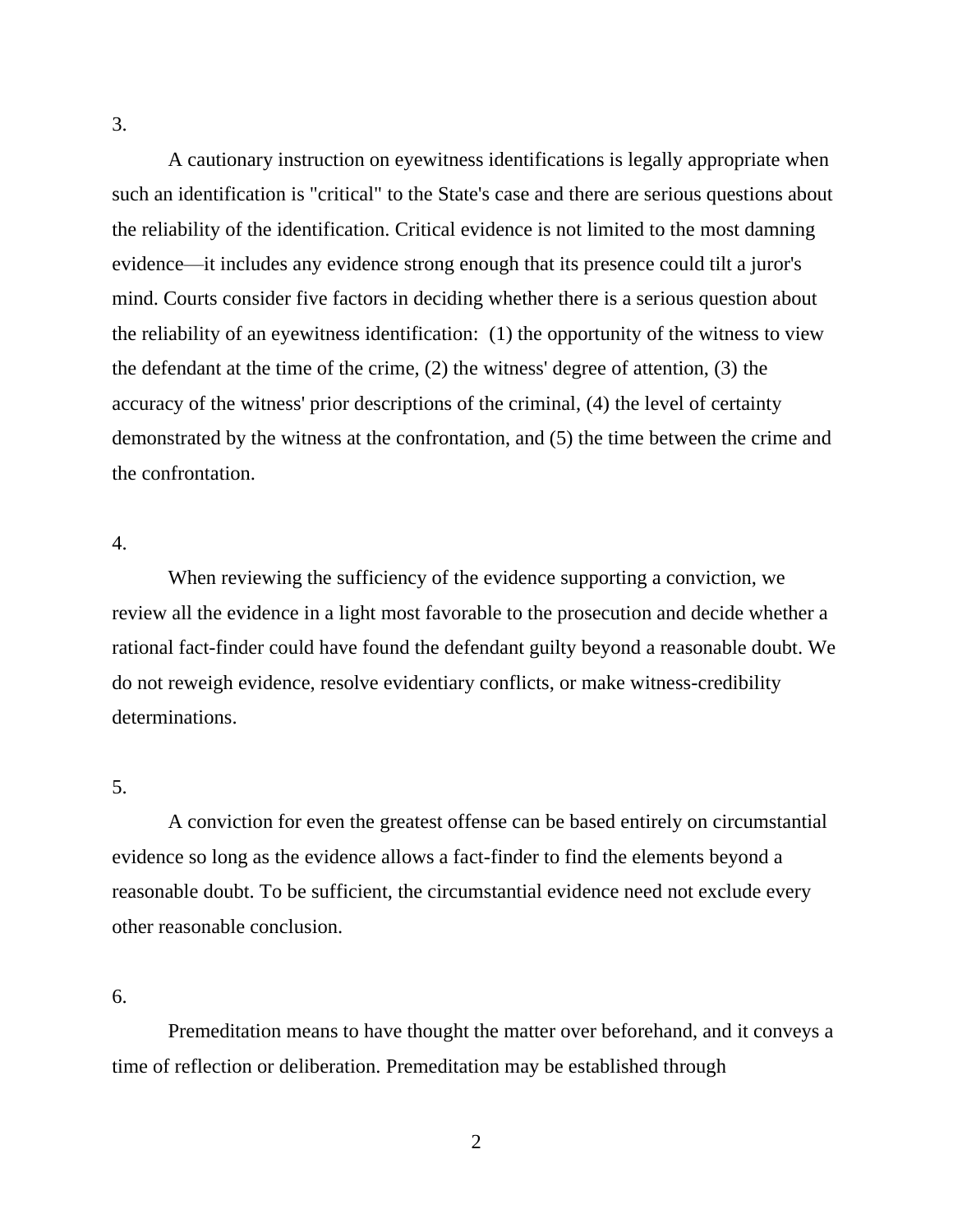circumstantial evidence, provided the inferences are reasonable. Premeditation can be inferred from several circumstances, including the nature of the weapon used, the defendant's conduct before and after the killing, and the dealing of lethal blows after the deceased was rendered helpless.

7.

The test to establish whether a pre-charging delay by the federal government violates the right to due process under the Fifth Amendment to the United States Constitution is also used to establish whether a pre-charging delay by the state government violates the right to due process under the Fourteenth Amendment to the United States Constitution: a defendant must show that the delay caused actual and substantial prejudice and that the government acted in bad faith.

### 8.

Our review of a district court's denial of a motion to dismiss on due-process grounds is mixed. We exercise unlimited review of the district court's legal conclusions, and we review the district court's factual findings for substantial competent evidence. Substantial competent evidence is legal and relevant evidence that a reasonable person might accept as supporting a conclusion.

## 9.

We review the admission of relevant photographs for an abuse of discretion. In determining whether the photographs were properly admitted, we first determine whether the photographs are relevant. To be relevant, evidence must be material and probative. Evidence is material when the fact it supports is in dispute or at issue in the case. Evidence is probative if it tends to prove a material fact. Once we determine that the photographs are relevant, we then consider whether the district court nonetheless abused its discretion by admitting the photographs because they are unduly prejudicial. The party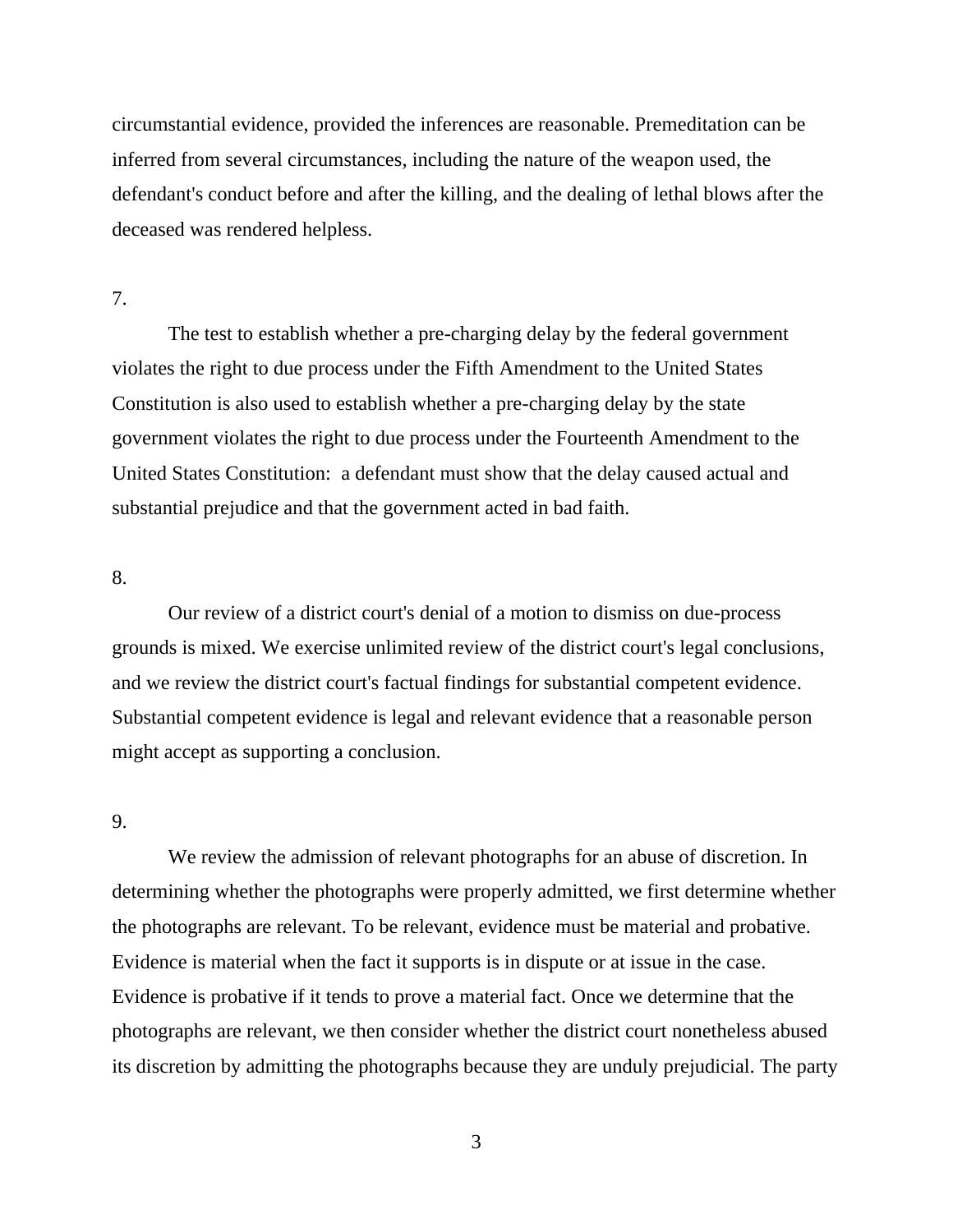asserting an abuse of discretion bears the burden of showing the error. A district court abuses its discretion when its discretionary decision turns on a legal or factual error or when no reasonable person could agree with the decision.

### 10.

An instruction on aiding and abetting is factually appropriate if, from the totality of the evidence, the jury could reasonably conclude that the defendant aided and abetted another in the commission of the crime. To aid or abet, a person must knowingly associate himself or herself with the unlawful venture and willfully participate in it as he or she would in something he or she wishes to bring about or to make succeed.

## 11.

We apply a two-step analysis to evaluate claims of prosecutorial error. First, we decide whether the prosecutorial acts fall outside the wide latitude afforded prosecutors to conduct the State's case and attempt to obtain a conviction in a manner that does not offend the defendant's constitutional right to a fair trial. Second, if the prosecutorial acts fall outside that wide latitude, we reverse unless the State shows beyond a reasonable doubt that the error did not affect the outcome of the trial in light of the entire record.

### 12.

A single, nonreversible error cannot establish cumulative error.

Appeal from Wyandotte District Court; JENNIFER L. MYERS, judge. Opinion filed June 17, 2022. Affirmed.

*Kai Tate Mann*, of Kansas Appellate Defender Office, argued the cause and was on the briefs for appellant.

*Daniel G. Obermeier*, special prosecutor, argued the cause, and *Marc A. Dupree Sr.*, district attorney, and *Derek Schmidt*, attorney general, were with him on the brief for appellee.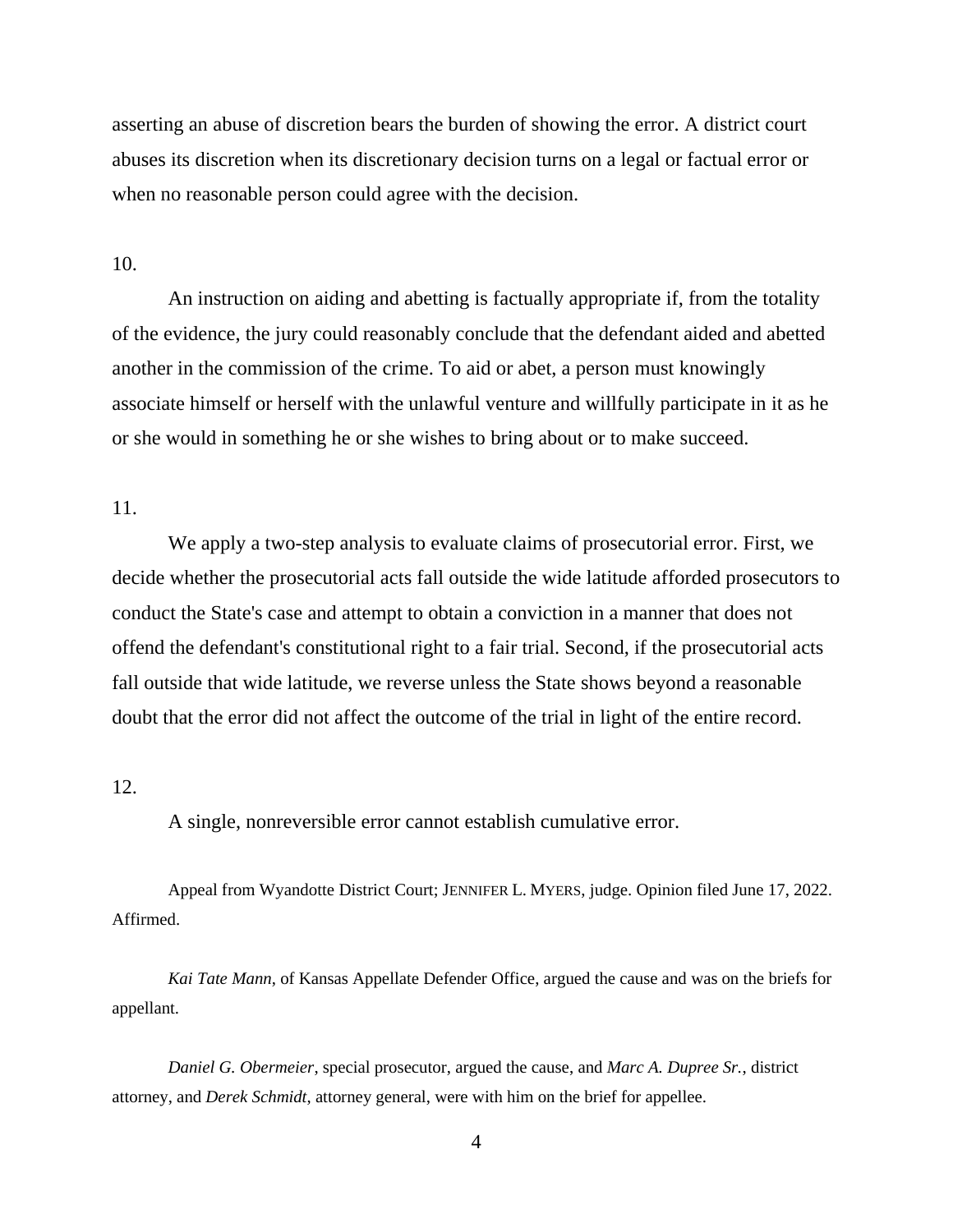The opinion of the court was delivered by

WALL, J.: In 1988, two victims were found shot to death in a ditch in Wyandotte County. Investigators developed no solid leads, and the case went cold until DNA testing tied Melvin Shields to the killings 15 years later. Despite the DNA test results, prosecutors declined to file charges for another decade because no murder weapon had been recovered. But the State eventually changed course and charged Shields with two counts of first-degree premeditated murder. A jury convicted Shields on those charges. He now appeals directly to our court to challenge the jury's verdict.

Shields asks us to reverse his convictions based on seven separate claims of trial error. For the most part, Shields' arguments fail to establish error. But the district court did err in one respect: it should have provided a cautionary instruction to the jury on the reliability of eyewitness identifications. Such an instruction was legally and factually appropriate because eyewitness testimony identifying Shields was critical to the State's case and there was a serious question about the reliability of the identification.

Despite this error, we affirm Shields' convictions. Shields did not request the cautionary instruction at trial. Thus, we cannot reverse his convictions unless the failure to give the instruction was clearly erroneous. To establish clear error, Shields must firmly convince us that the jury would have reached a different verdict had the district court given the instruction. But on cross-examination, Shields' trial counsel impeached the credibility of the eyewitness and the reliability of the eyewitness' identification. And during closing argument, Shields' counsel asked the jury to remain mindful of these credibility issues when deciding whether the eyewitness was telling the truth. The reliability of the eyewitness identification was squarely before the jury. And the district court instructed the jury to determine the weight and credit to be given the testimony of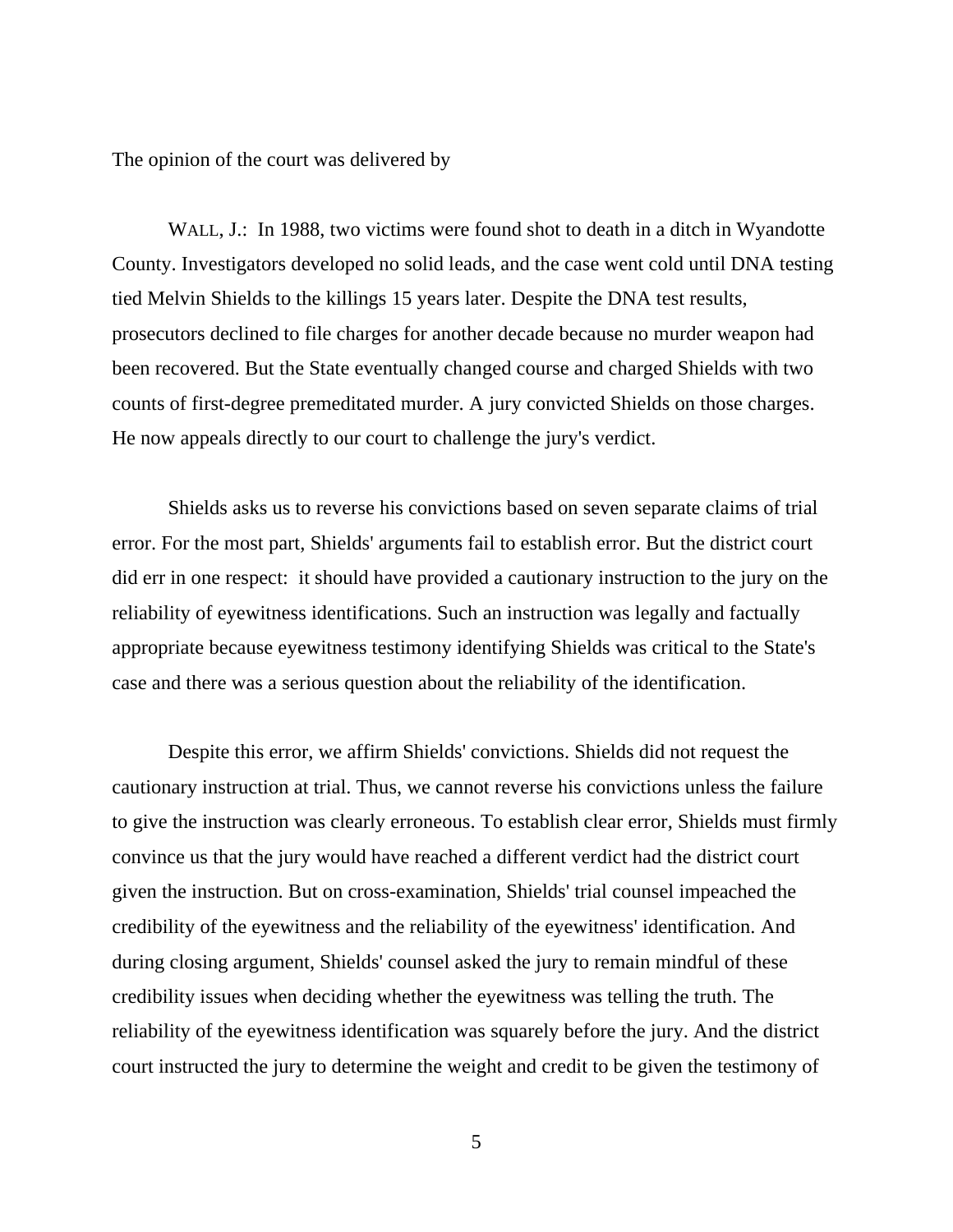each witness. We are not convinced that a cautionary instruction would have changed how the jury resolved that question of fact and, ultimately, its verdict.

#### FACTS AND PROCEDURAL BACKGROUND

The two victims found shot in Wyandotte County were Steve Ray, a pastor, and J.J., who we refer to by her initials because she was the alleged victim of a sex crime. See Supreme Court Rule 7.043(b)(3) (2022 Kan. S. Ct. R. at 50). They went missing one April afternoon in 1988 in Kansas City, Kansas, after leaving work to meet each other for lunch. Their bodies were found the next day in a ditch on the side of a service road in the Armourdale district of Kansas City. Both had been shot, and J.J.'s pantyhose and underwear were torn, exposing her vagina, which was bruised. The day after the gruesome discovery, J.J.'s car was found abandoned in an alley. Blood samples, cigarette butts, and fingerprints were collected from the car, but the case eventually went cold after investigators developed no leads.

Fourteen years later, a detective reviewing the case ordered DNA testing of the cigarette butts, J.J.'s underwear, and samples collected as part of a sexual examination during J.J.'s autopsy. The results established that Shields was a possible contributor. Shields' fingerprints were also matched to those recovered from J.J.'s car. Even so, the prosecutor responsible for the case declined to charge Shields without first recovering a murder weapon.

More than a decade later in 2016, a different prosecutor decided that the State should pursue the case and charged Shields with two counts of first-degree premeditated murder and, alternatively, two counts of felony murder, which occurs when a person kills someone while committing, trying to commit, or fleeing from certain felonies designated as "inherently dangerous." See K.S.A. 2020 Supp. 21-5402(c). Together with the DNA and fingerprint evidence described above, the State's case at trial depended on the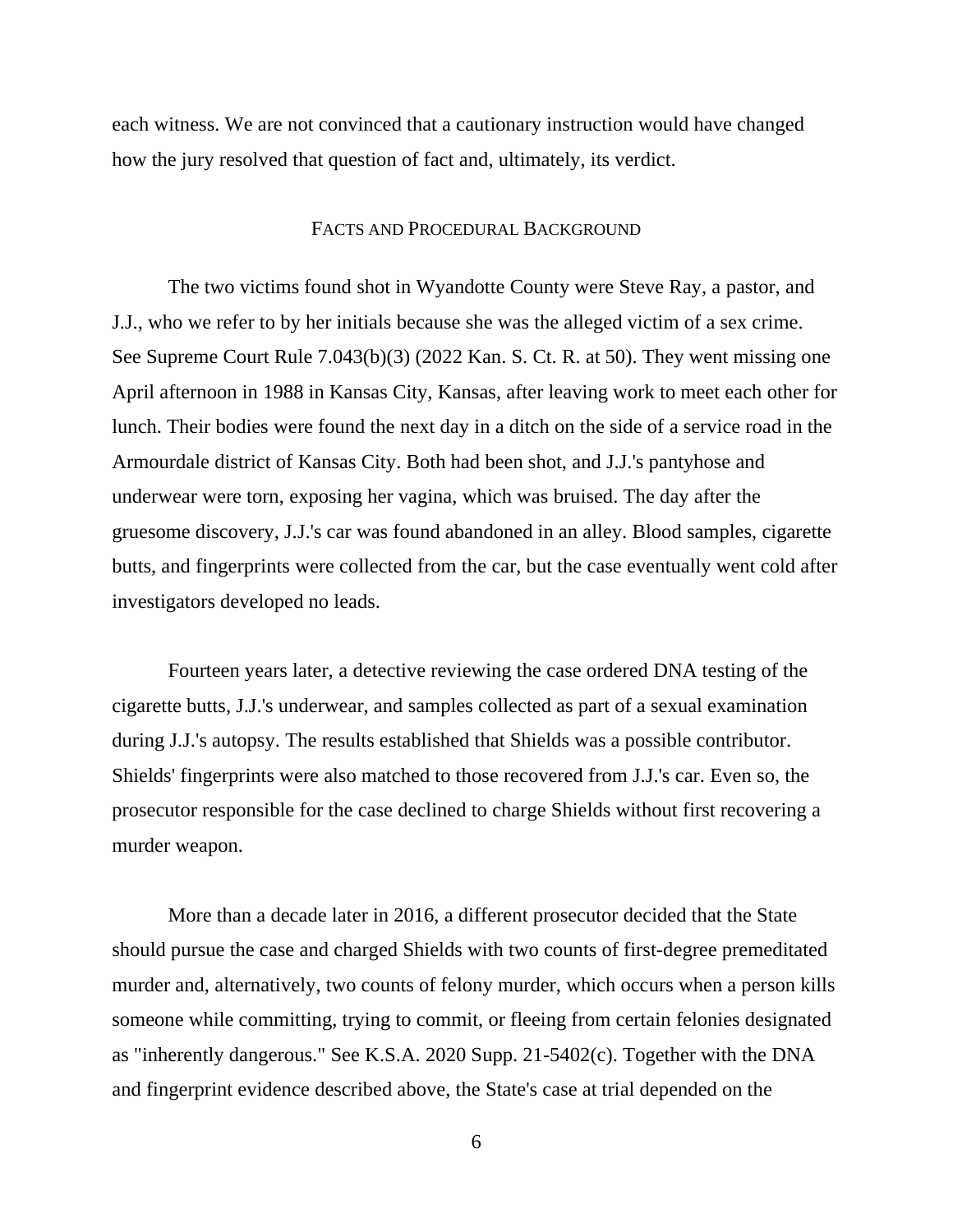eyewitness testimony of J.J.'s cousin Reginald Reed, who identified Shields as a man he twice saw in J.J.'s car on the day of her disappearance.

Reed testified that he saw Shields and another man cleaning J.J.'s car, which was damaged and muddy, at a carwash on the afternoon she went missing. When Reed asked them where J.J. was, they answered that she was at home. Later that day, after Reed learned that J.J. was missing, he again saw Shields driving J.J.'s car, this time with two other men. When he confronted the men in the car, they sped away and eventually evaded Reed.

Reed's testimony at trial was the first time he had identified Shields as one of the men with J.J.'s car, but it was not the first identification he had made. As part of the initial investigation, Reed had identified a man named Frank Scott as one of the persons he observed in J.J.'s car. At that time, Reed said that Scott was "definitely" the person and that he had "no doubt." During his testimony, Reed defended his identification of Scott because "that was the name that was being tossed around at that time." Then, when detectives reopened the case in 2004, Reed identified a different person from a photo lineup, even though Shields was one of the individuals depicted in the photo array. Shields' trial counsel extensively cross-examined Reed about these prior identifications and repeatedly challenged his credibility and motivations. The reliability of the in-court identification was a central theme of the defense during closing argument.

After the jury convicted Shields of two counts of premeditated first-degree murder, the district court sentenced him to two consecutive sentences of life imprisonment with no possibility of parole for 15 years. Because the district court imposed a sentence of life imprisonment, Shields appealed directly to the Kansas Supreme Court. Jurisdiction is proper. See K.S.A. 2020 Supp. 22-3601(b)(3).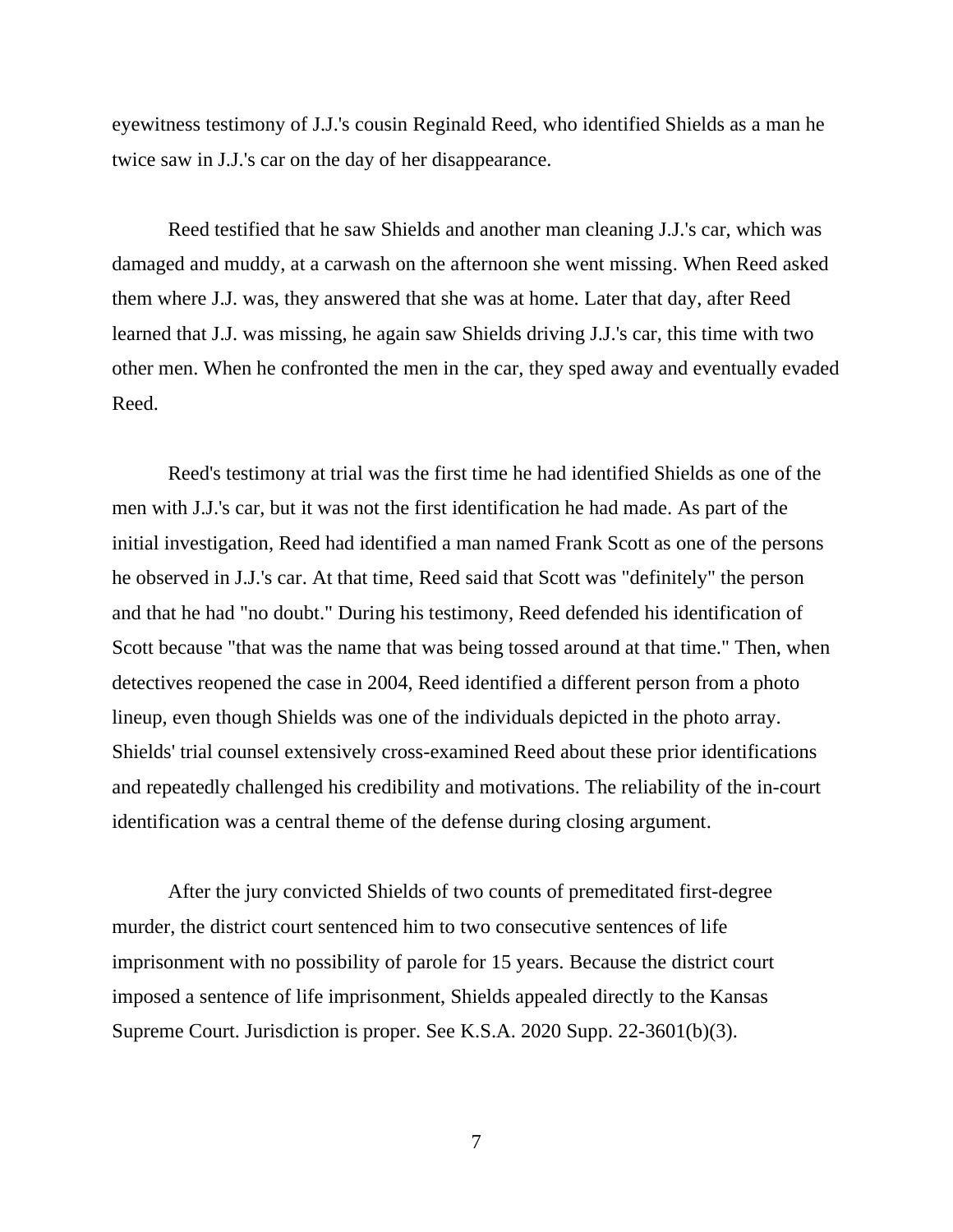#### ANALYSIS

Shields raises seven challenges to his convictions. As we explain below, all but one lack merit. We do, however, agree with Shields that the district court should have instructed the jury on eyewitness identifications because the testimony of J.J.'s cousin was central to the case and there was a serious question about the reliability of the identification. But Shields has not firmly convinced us that such an instruction would have affected the jury's verdict, so we hold that the district court's error does not warrant reversal. We address the district court's instructional error first and then explain why Shields' other claims fail to establish district court error.

# *I. The District Court Erred by Not Providing a Cautionary Jury Instruction on Eyewitness Identification, but that Error Does Not Warrant Reversal*

Shields' strongest argument on appeal is that the district court should have given the jury a cautionary instruction on eyewitness identifications based on the testimony of J.J.'s cousin Reed. Such a cautionary instruction is often prudent because although "juries usually attach great weight to eyewitness identification" those in the legal profession know "that such identification is often unreliable." *State v. Hunt*, 275 Kan. 811, 818, 69 P.3d 571 (2003). A properly worded cautionary instruction alleviates some of that concern by providing the jury with factors to consider when evaluating the reliability of an eyewitness identification. See PIK Crim. 4th 51.110 (2020 Supp.) (instructing the jury on six factors affecting reliability).

When a party challenges a district court's failure to give a particular instruction, we review the challenge in three steps. First, we decide whether a failure to preserve the issue or a lack of appellate jurisdiction precludes us from reviewing the challenge at all. *State v. Holley*, 313 Kan. 249, 253, 485 P.3d 614 (2021). Parties generally cannot raise issues for the first time on appeal, and Shields concedes he did not ask for a cautionary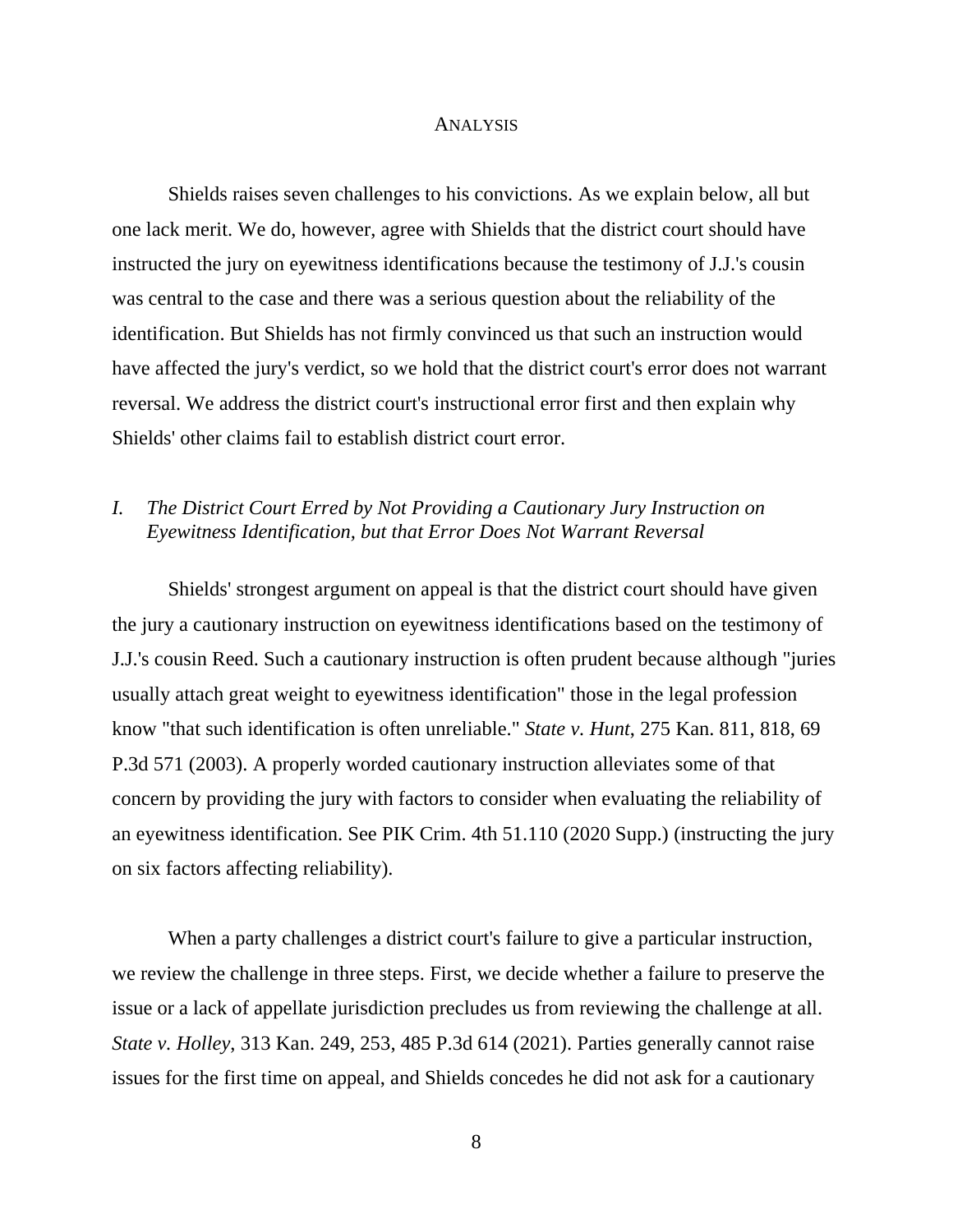instruction at trial. See *State v. Kelly*, 298 Kan. 965, 971, 318 P.3d 987 (2014). But a party may raise a jury-instruction challenge for the first time on appeal under K.S.A. 2020 Supp. 22-3414(3) if the "failure to give an instruction is clearly erroneous." Shields argues that it was, and the State has not disputed his ability to raise that claim for the first time on appeal. Thus, our review is not foreclosed under the first step of the analysis, and we will reach the merits of the instructional challenge.

At step two of our analysis, we evaluate the merits of the claim to determine whether the district court erred by failing to give the instruction. In this step, we examine whether the proposed instruction was both legally and factually appropriate. But we are also mindful that a party is not entitled to any proposed instruction merely because it is legally and factually appropriate. *State v. Wimbley*, 313 Kan. 1029, 1035, 493 P.3d 951 (2021). Thus, if the requested instruction is legally and factually appropriate, we must also determine whether the instructions given by the district court, considered together as a whole, properly and fairly stated the applicable law and were not reasonably likely to mislead the jury. 313 Kan. at 1035. If so, the district court's failure to give the requested instruction does not constitute error. See *State v. Potts*, 304 Kan. 687, 703-04, 374 P.3d 639 (2016) (failure to give requested instruction that was legally proper did not constitute error where instructions clearly conveyed the law to the jury). Our review at this step is unlimited, meaning we need not defer to any conclusions that the district court made about the propriety of the instruction. *Holley*, 313 Kan. at 254. If we conclude that the district court did err, then we move to step three.

At step three, we determine whether the district court's error warrants reversal. If the party failed to request an otherwise appropriate instruction at trial, as Shields did, the Legislature has instructed us to review only for clear error. See K.S.A. 2020 Supp. 22- 3414(3) (providing that "[n]o party may assign as error the giving or failure to give an instruction . . . unless the party objects thereto before the jury retires" or "unless . . . the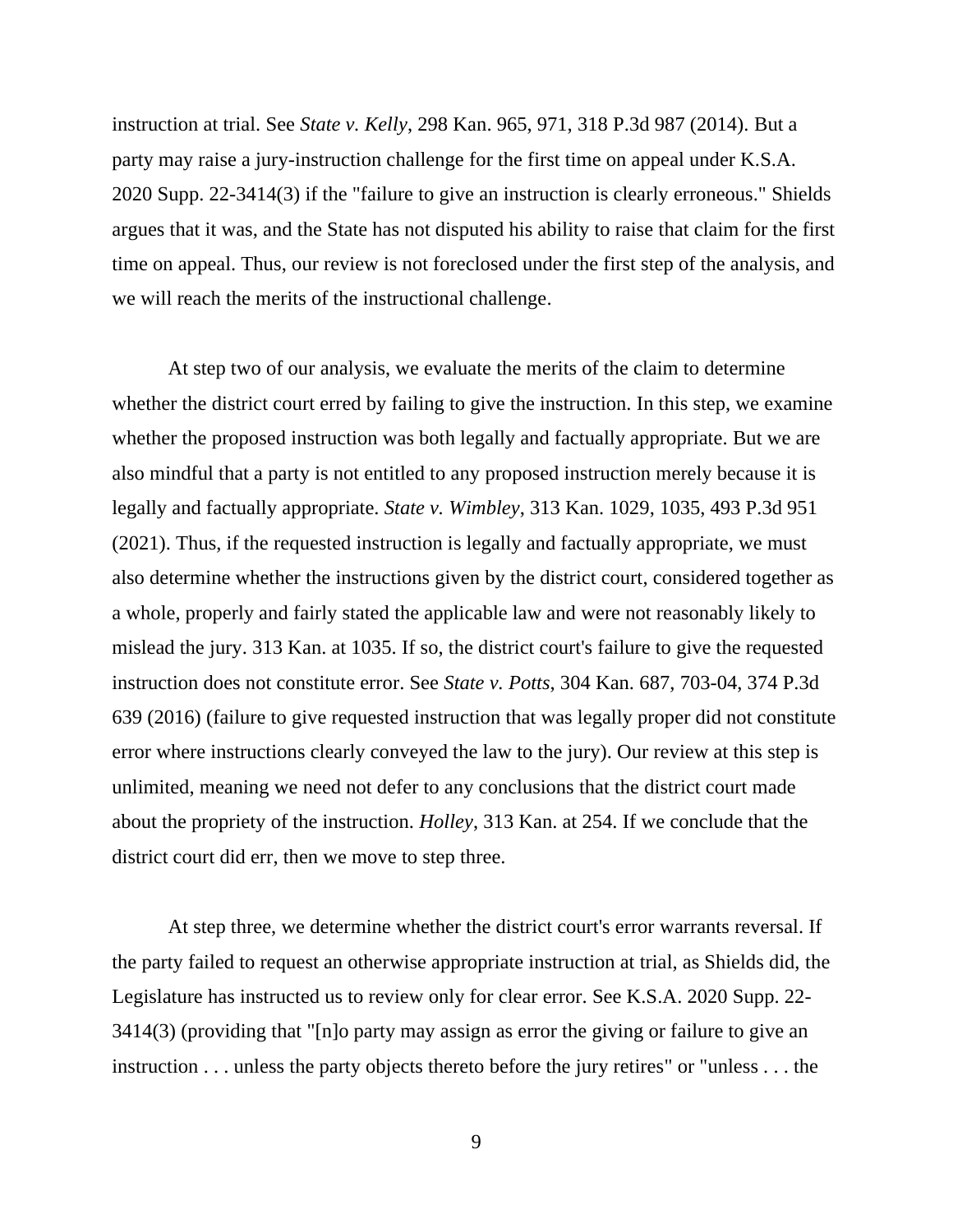failure to give an instruction is clearly erroneous"). Under that standard, we will reverse a conviction only if the party firmly convinces us that the jury would have reached a different verdict had the district court given the instruction. See *State v. McLinn*, 307 Kan. 307, 318, 409 P.3d 1 (2018). "The defendant bears the burden of establishing clear error under K.S.A. 22-3414(3)." *State v. Dobbs*, 297 Kan. 1225, 1237, 308 P.3d 1258 (2013).

Step three dictates the outcome of this issue. As we explain below, we agree with Shields that a cautionary instruction on eyewitness identifications was both legally and factually appropriate. But Shields has not firmly convinced us that the jury would have reached a different verdict had the district court given a cautionary instruction.

# *A. The Cautionary Instruction on Eyewitness Identification Was Legally Appropriate*

A district court must provide a cautionary instruction on eyewitness identifications when such an identification is "critical" to the State's case and there are serious questions about the reliability of the identification. *State v. Anderson*, 294 Kan. 450, 458, 276 P.3d 200 (2012); see *State v. Thurber*, 308 Kan. 140, 198, 420 P.3d 389 (2018). Shields argues that Reed's testimony identifying him as the person Reed saw in J.J.'s car on the day of her disappearance in April 1988 was both critical to the case and unreliable. The State insists that Reed's identification of Shields was not critical to the case because the DNA and fingerprint evidence was much more damning.

The cautionary instruction was legally appropriate. First, Reed's eyewitness testimony was critical to the State's case. In reaching this conclusion, we reject the State's narrow interpretation of the word "critical." That the forensic evidence strongly suggested Shields' involvement in the murders does not preclude other evidence from being critical to the State's case. Critical evidence is evidence strong enough that its presence could tilt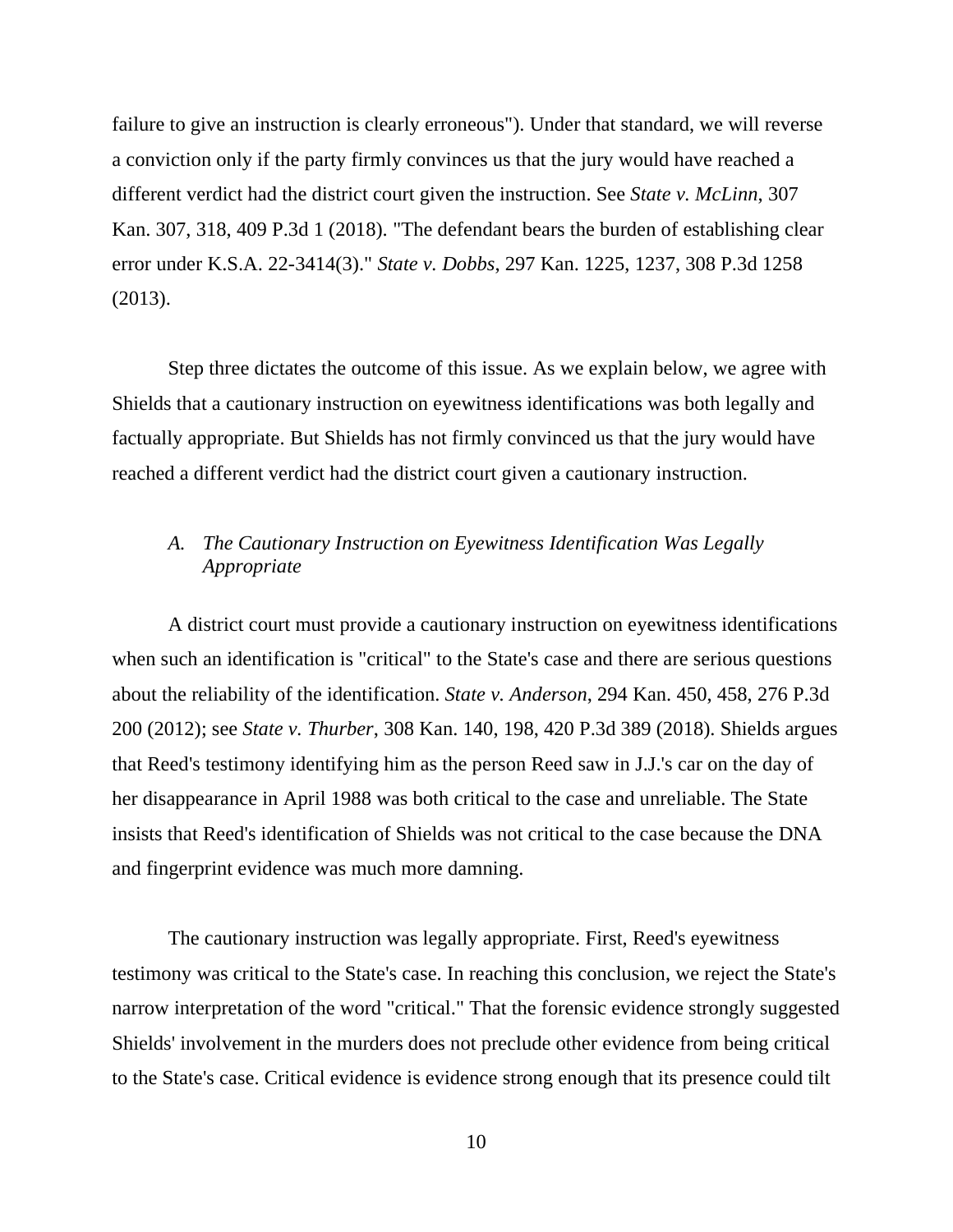a juror's mind. See Black's Law Dictionary 699 (11th ed. 2019) (defining critical evidence). And we have no difficulty concluding that Reed's identification of Shields could tilt a juror's mind. Cf. *State v. Edwards*, 252 Kan. 860, 868, 852 P.2d 98 (1993) (eyewitness testimony that defendant yelled at victim and fired multiple .38 caliber shots at the victim at close range sufficient to support conviction for second-degree murder). The identification tied Shields to J.J.'s car on the day she went missing, which was essential to establishing Shields' involvement in the murders. It also reinforced the findings from the forensic evidence implicating Shields. Thus, Reed's eyewitness identification was critical to the State's case.

Second, Shields raised serious questions about the reliability of Reed's identification of Shields at trial. In deciding whether defendant has raised serious questions about the reliability of such an identification, courts often consider the five factors articulated in *State v. Duong*, 292 Kan. 824, 836, 257 P.3d 309 (2011):

 $\Gamma$ (1) the opportunity of the witness to view the defendant at the time of the crime, (2) the witness' degree of attention, (3) the accuracy of the witness' prior descriptions of the criminal[,] (4) the level of certainty demonstrated by the witness at the confrontation[,] and (5) the length of time between the crime and the confrontation.'"

Shields developed evidence supporting several of these factors. Reed was the only eyewitness to identify Shields as the person driving J.J.'s car on the day she disappeared. But Reed identified a different man in a lineup in 1988. In fact, Reed testified that he had picked that person from the lineup because that person's name "was being tossed around at that time." Reed then identified yet another man from a 2004 photo lineup that included Shields. So Reed's in-court identification, 31 years after the night the victims went missing, was the first time he had identified Shields. These circumstances presented a serious question about the reliability of the identification.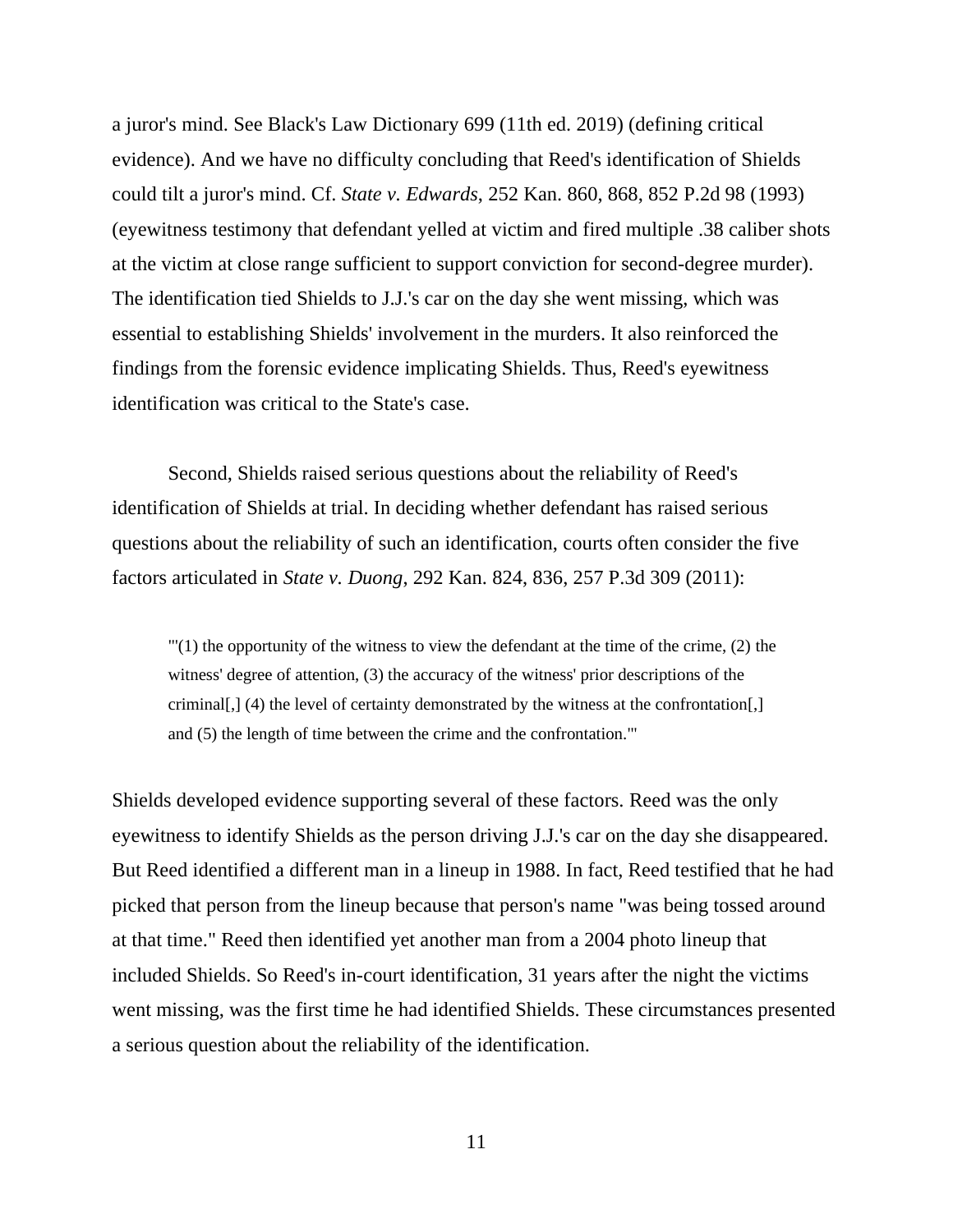Because Reed's identification of Shields was critical to the State's case and there was a serious question about its reliability, a cautionary instruction was legally appropriate. We next consider whether the instruction was factually appropriate.

## *B. The Cautionary Instruction on Eyewitness Identification Was Factually Appropriate*

The cautionary instruction at issue is provided in the Pattern Instructions Kansas at PIK Crim. 4th 51.110. The instruction lists six factors the jury should consider when weighing the reliability and accuracy of an eyewitness identification:

- "1. The opportunity the witness had to observe. This includes any physical condition which could affect the ability of the witness to observe, the length of the time of observation, and any limitations on observation like an obstruction or poor lighting;
- "2. The emotional state of the witness at the time including that which might be caused by the use of a weapon or a threat of violence;
- "3. Whether the witness had observed the defendant(s) on earlier occasions;
- "4. Whether a significant amount of time elapsed between the crime charged and any later identification;
- "5. Whether the witness ever failed to identify the defendant(s) or made any inconsistent identification;
- "6. Whether there are any other circumstances that may have affected the accuracy of the eyewitness identification." PIK Crim. 4th 51.110 (2020 Supp.).

Shields argues this instruction was factually appropriate because the evidence supported many factors listed in PIK Crim. 4th 51.110. We agree. On the first factor, Reed testified that he saw Shields only twice on the day the victims went missing, that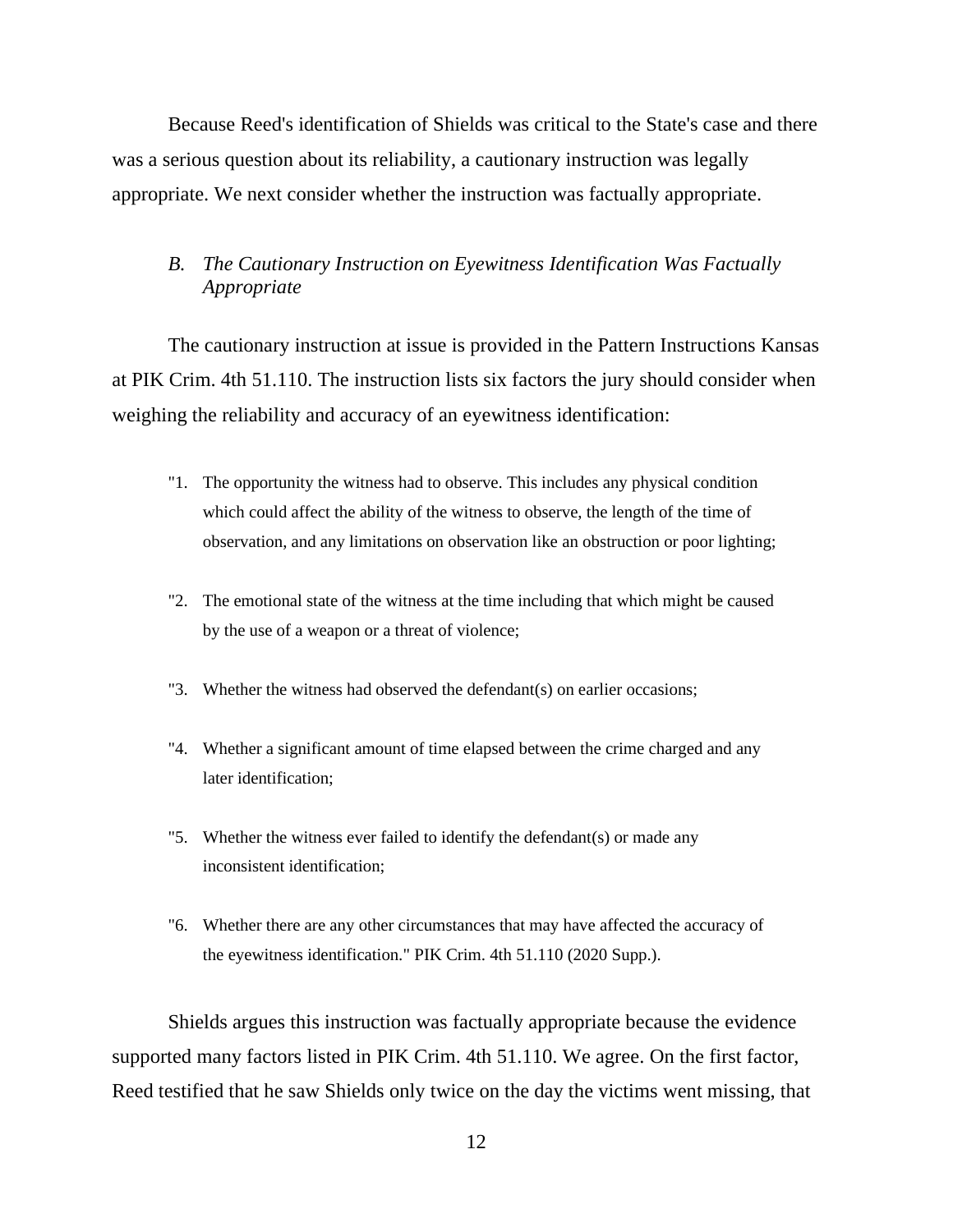both encounters were brief, and that one took place late at night. On the second factor, when Reed witnessed the men in J.J.'s car the second time, he had learned that she was missing and was trying to confront the men. On the third factor, Reed testified that he did not know Shields. On the fourth factor, approximately 31 years had passed between the day Reed observed the men in J.J.'s car and Reed's in-court identification. And on the fifth factor, Reed had twice identified other men in photo lineups that occurred much closer to the time of the murders. We have no trouble concluding that PIK Crim. 4th 51.110 was factually appropriate to this case.

Because we conclude that a cautionary instruction on eyewitness identification was both legally and factually appropriate, and the instructions given by the district court did not properly and fairly state the applicable law on this subject, we hold that the district court erred by not giving it to the jury. Having found error, we turn to the final step in our analysis and determine whether the district court's error requires reversal.

## *C. The District Court's Failure to Give a Cautionary Instruction on Eyewitness Identifications Was Not Clearly Erroneous*

Shields concedes that he failed to preserve this issue by requesting a cautionary instruction at trial. Thus, we apply the clear error standard of review. Under this standard, we will reverse Shields' convictions only if he firmly convinces us that the jury would have reached a different verdict had the district court given the cautionary instruction. See *McLinn*, 307 Kan. at 318.

Shields has not firmly convinced us that the cautionary instruction was outcome determinative. Although a cautionary instruction provides a procedural safeguard against unreliable eyewitness identification, it is not the only safeguard. Other important procedural safeguards include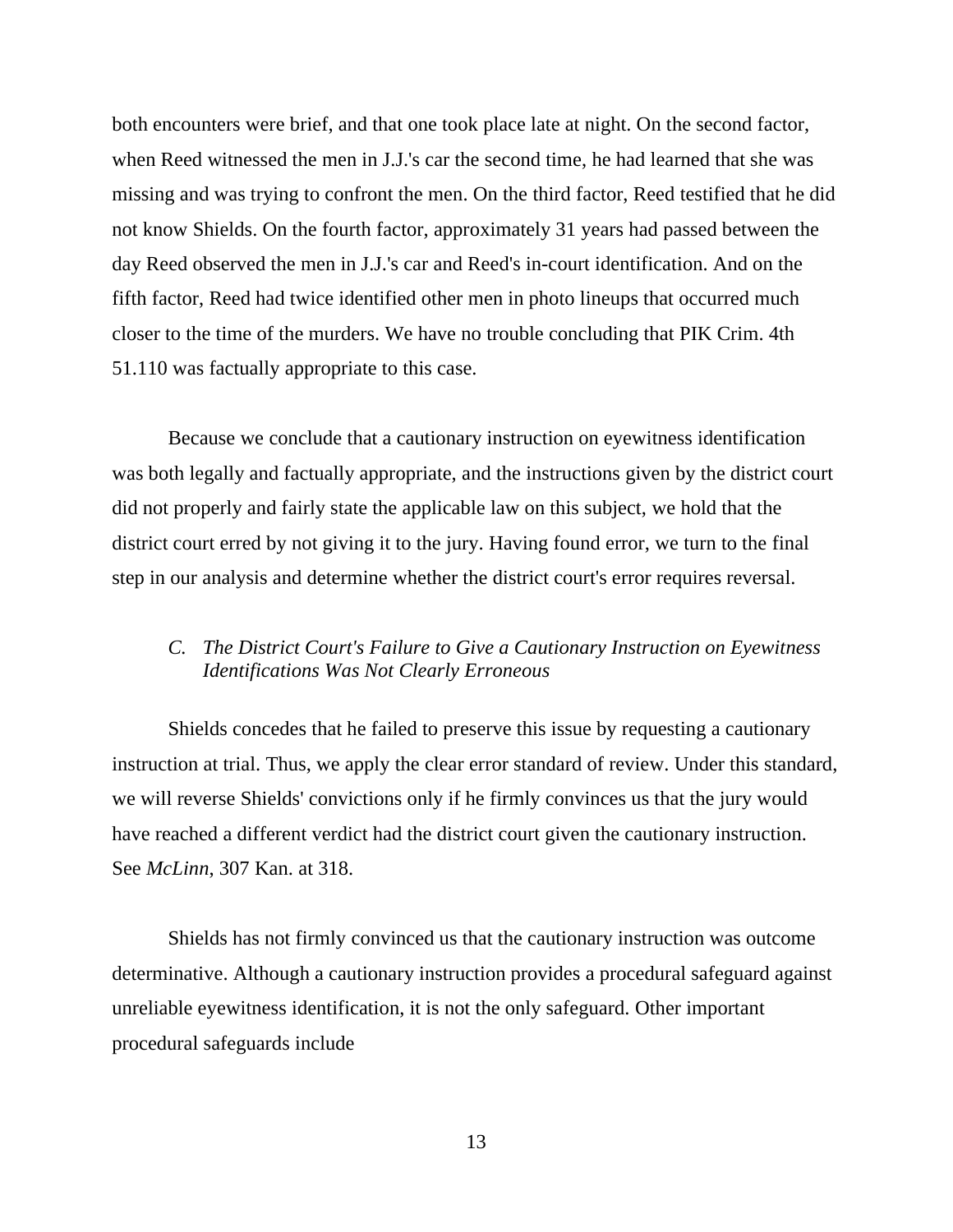"'the defendant's Sixth Amendment right to confront the eyewitness. . . . Another is the defendant's right to the effective assistance of an attorney, who can expose the flaws in the eyewitness' testimony during cross-examination and focus the jury's attention on the fallibility of such testimony during opening and closing arguments. . . . The constitutional requirement that the government prove the defendant's guilt beyond a reasonable doubt also impedes convictions based on dubious identification evidence.'" *State v. Marshall*, 294 Kan. 850, 869, 281 P.3d 1112 (2012) (quoting *Perry v. New Hampshire*, 565 U.S. 228, 246-47, 132 S. Ct. 716, 181 L. Ed. 2d 694 [2012]).

In applying the clear error framework to an omitted cautionary instruction on eyewitness identifications, "the appropriate appellate consideration is whether 'other procedural safeguards mitigated' the deficiency." *Marshall*, 294 Kan. at 868.

Shields and his trial counsel fully used these other procedural safeguards at trial. Shields' trial counsel repeatedly challenged Reed's credibility on cross-examination. He pointed out that Reed had identified two men previously, that 31 years had elapsed between the day J.J. went missing and Reed's in-court identification, and that Reed's second observation of the men occurred at night and through the tinted windows of J.J.'s car. And Shields' counsel prominently highlighted these issues during closing argument.

Trial counsel's cross-examination of Reed and his closing arguments placed the reliability of Reed's identification squarely before the jury. And the trial court instructed the jury to consider and weigh all admitted testimony and to determine the weight and credit to be given the testimony of each witness. See *State v. Todd*, 299 Kan. 263, 272, 323 P.3d 829 (2014) (General instruction on witness credibility, along with other evidence of guilt, ameliorated omission of accomplice witness cautionary instruction.). The trial court also instructed the jury that the burden remained with the State to prove the defendant is guilty beyond reasonable doubt. See *Marshall*, 294 Kan. at 869 (identifying reasonable doubt instruction as procedural safeguard against unreliable identification).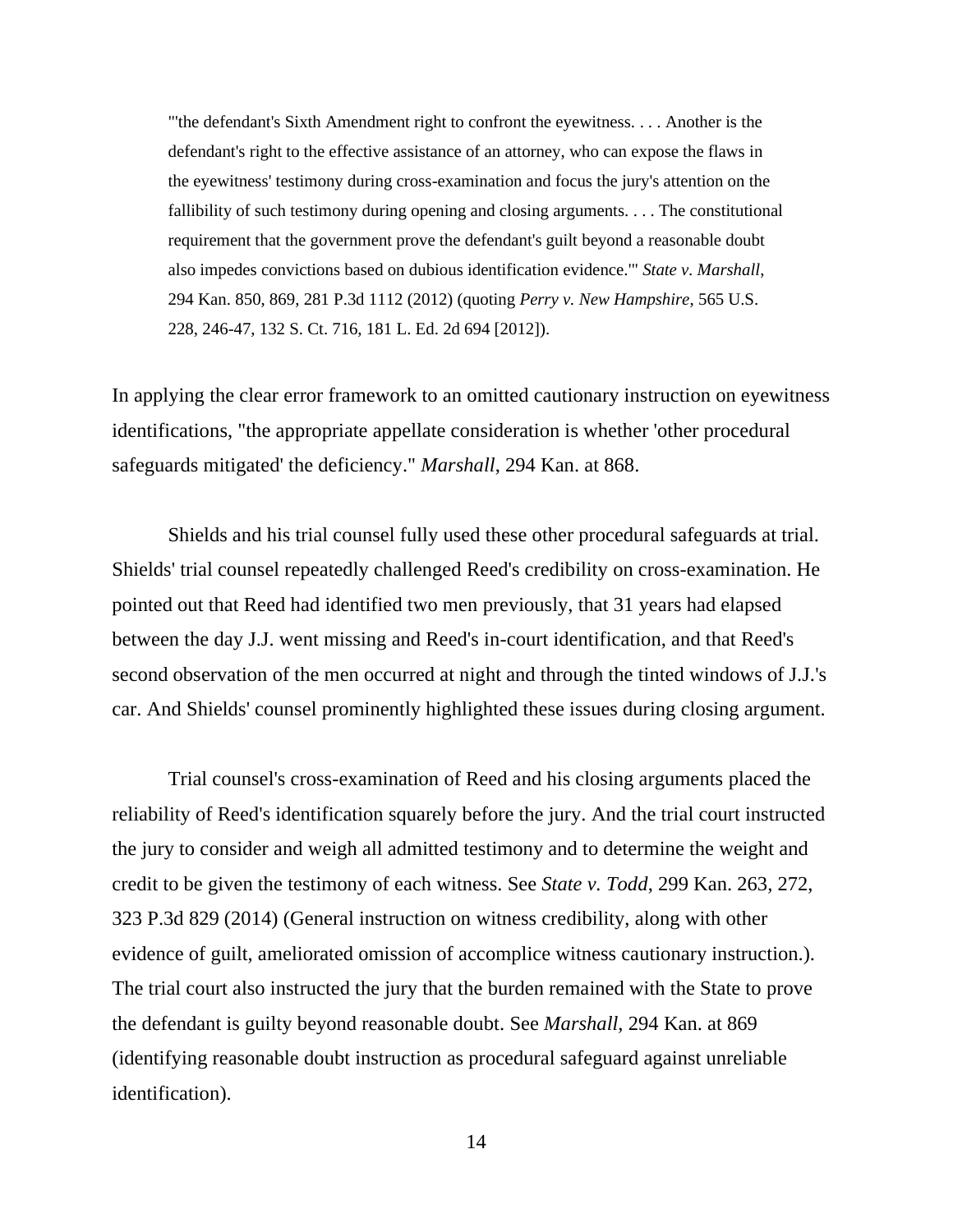Thus, if the jury found Reed's identification unreliable, then a cautionary instruction was unnecessary—the jury would have assigned the identification testimony the weight and credit it deserved in following the jury instructions. And if the jury found Reed's identification credible, we are not firmly convinced the jury would have reached a different verdict had the district court provided the cautionary instruction in PIK Crim. 4th 51.110. Shields invoked the same reliability factors found in PIK Crim. 4th 51.110 through cross-examination of Reed and closing argument. See *Dobbs*, 297 Kan. at 1239- 40 (other procedural safeguards of confrontation and effective assistance of counsel sufficiently countered the eyewitness instruction error).

And while Reed's identification was important evidence linking Shields to the crimes, it was not the only evidence. Forensic evidence, including DNA test results and fingerprint analysis, implicated Shields. See *Marshall*, 294 Kan. at 870 (noting State's strongest evidence was witness' identification of defendant, but other circumstantial evidence linked defendant to crime, mitigating impact of instructional error).

Considering the instruction error in light of the entire record, we hold that Shields has not carried his burden to prove clear error. Having determined that the district court's instructional error does not warrant reversal, we now turn to Shield's remaining issues.

## *II. Shields' Other Issues Fail to Establish Error*

Besides the eyewitness instruction issue, Shields challenges his convictions on six other grounds. First, Shields argues his convictions are not supported by sufficient evidence. Second, he argues the 13-year delay between the DNA testing and the State's decision to charge him violated his federal constitutional rights. Third, he argues the district court abused its discretion by admitting photos of J.J.'s autopsy and photos of the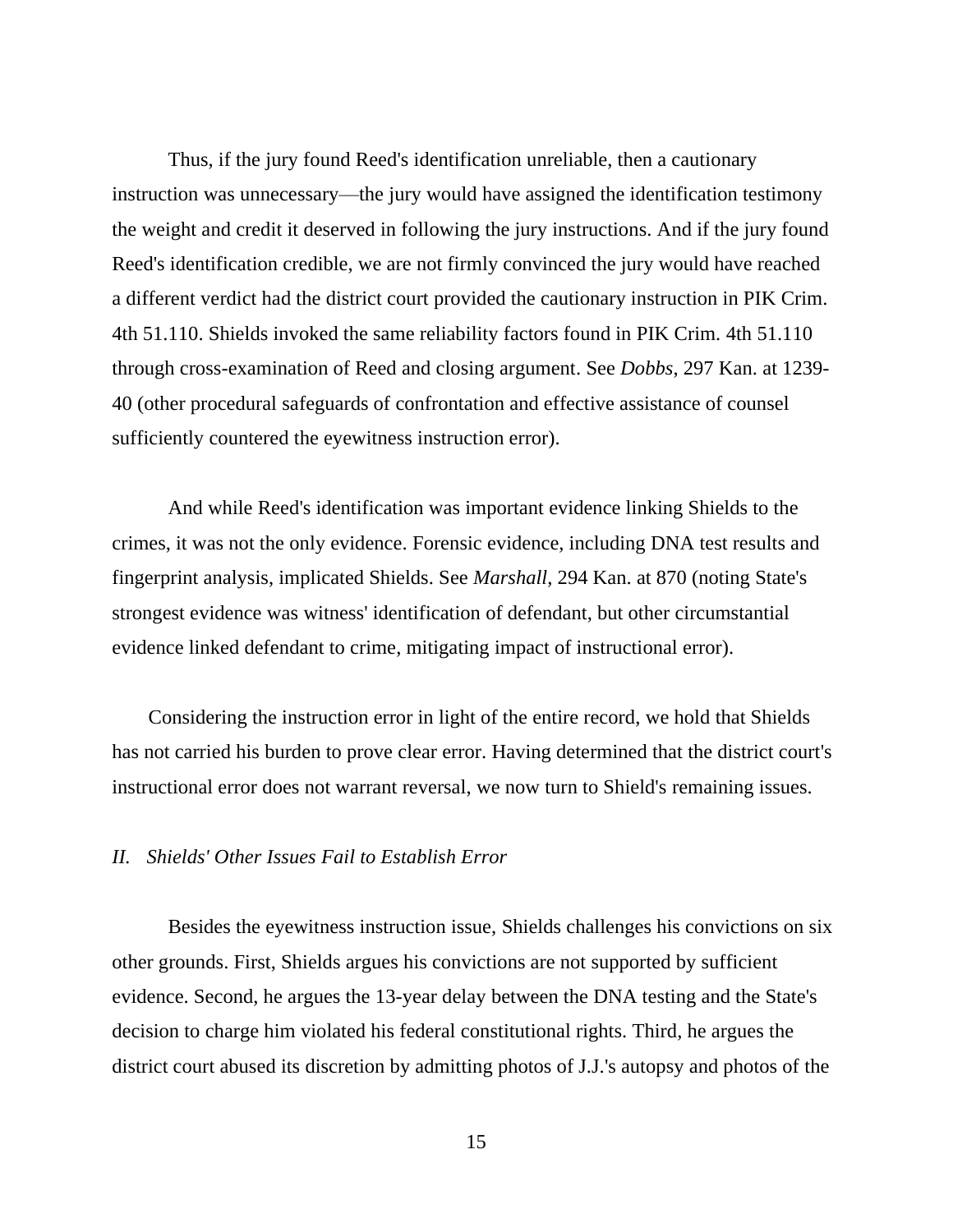victims before their deaths. Fourth, he argues the district court should not have given an aiding-and-abetting instruction. Fifth, he argues the prosecutor erred during closing argument. And sixth, he argues the cumulative effect of several errors warrants reversal.

# *A. Sufficient Evidence Supports Shields' Convictions for Premeditated First-Degree Murder*

Shields first argues the evidence is insufficient to support his convictions. When reviewing the sufficiency of the evidence, we decide whether, after reviewing all the evidence in a light most favorable to the prosecution, we are convinced that a rational fact-finder could have found the defendant guilty beyond a reasonable doubt. We do not reweigh evidence, resolve evidentiary conflicts, or make witness-credibility determinations. *State v. Chandler*, 307 Kan. 657, 668, 414 P.3d 713 (2018).

The jury convicted Shields of two counts of premeditated first-degree murder. The district court instructed the jury that to find Shields guilty of each count, it had to find that the State had proved each of these four elements beyond a reasonable doubt:

- 1. That Shields, or another for whose conduct he is criminally responsible, intentionally killed each victim;
- 2. That the killing was done maliciously;
- 3. That the killing was done deliberately and with premeditation; and
- 4. That the act occurred on or about April 27, 1988, in Wyandotte County.

Shields contends the State presented insufficient evidence that he killed either victim or that any killing was premeditated. The State responds that it presented sufficient circumstantial evidence to establish both of those elements.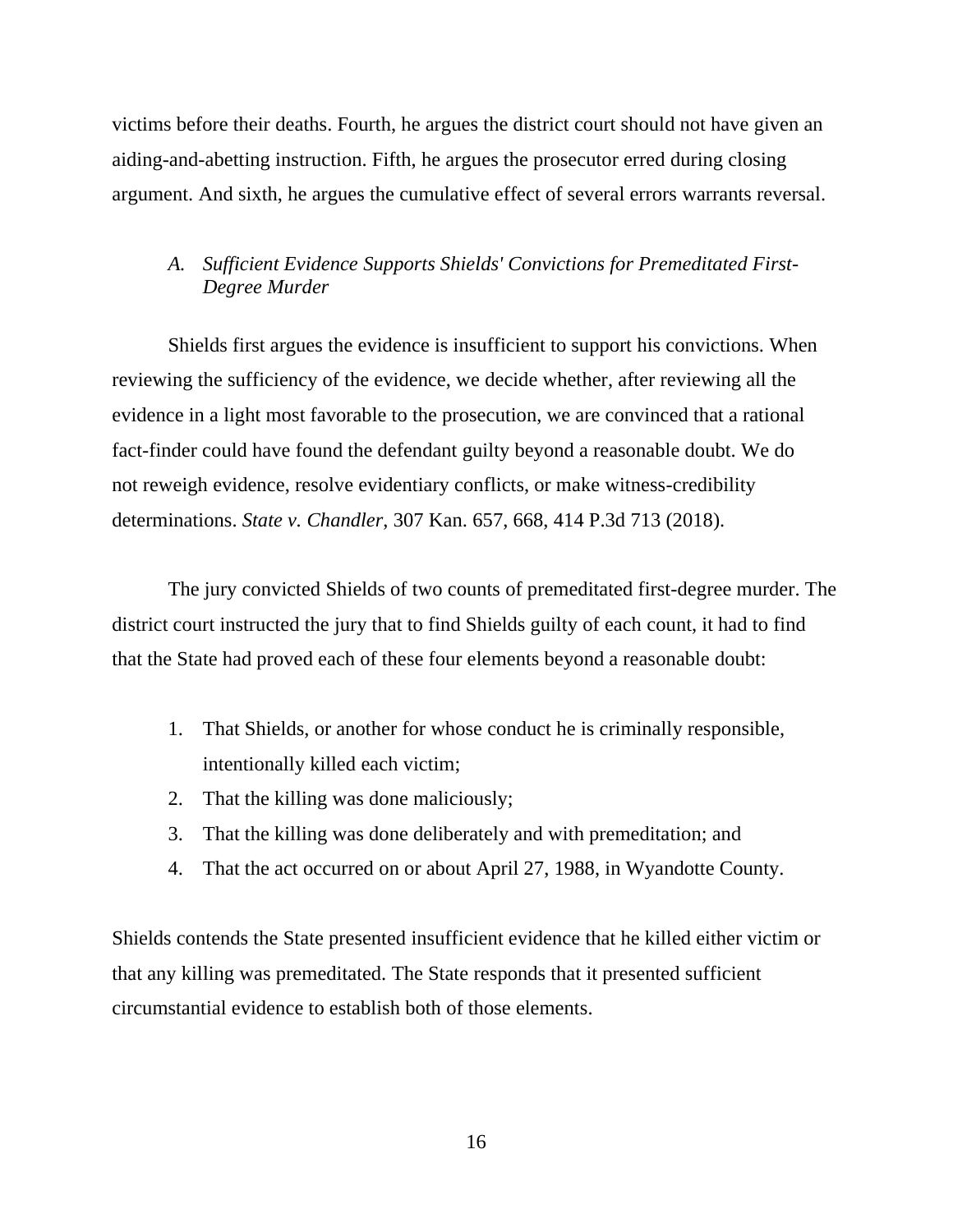"Circumstantial evidence" is evidence that allows a person to reasonably infer the existence or non-existence of some other fact. See Black's Law Dictionary 698 (11th ed. 2019) (defining circumstantial evidence as "[e]vidence based on inference and not on personal knowledge or observation"). A conviction for even the greatest offense can be based entirely on circumstantial evidence so long as the evidence allows a fact-finder to find the elements beyond a reasonable doubt. To be sufficient, the circumstantial evidence need not exclude *every* other reasonable conclusion. *State v. Logsdon*, 304 Kan. 3, 25, 371 P.3d 836 (2016).

Circumstantial evidence supports the jury's finding that Shields killed J.J. and Ray. The State's evidence showed that the victims were together on an early afternoon in April 1988 and went missing; that a few hours later, J.J.'s cousin witnessed Shields and another person cleaning J.J.'s damaged car at a carwash; that Reed witnessed Shields driving J.J.'s car with another man later that night, and that Shields sped away when confronted; that the victims were found murdered the next day; that Shields' semen was found on J.J.'s underwear and that she had injuries consistent with rape; that Shields' fingerprints were found in J.J.'s car; that Shields' DNA was found on a cigarette butt in J.J.'s car; and that J.J.'s and Ray's blood was found inside the car. When that circumstantial evidence is considered in the light most favorable to the State, as our standard of review requires, a jury could have concluded beyond a reasonable doubt that Shields killed J.J. and Ray.

The State argued at trial that Shields himself killed J.J. and Ray. But, in the alternative, it also argued that Shields aided or abetted others in the commission of these murders. The jury's verdict does not specify whether it found Shields guilty as the principal or under an aiding-or-abetting theory. Under the latter theory of liability, a person can be criminally responsible for crimes committed by another person. See K.S.A. 2020 Supp. 21-5210(a). To aid or abet, a person "'must willfully and knowingly associate himself with the unlawful venture and willfully participate in it as he would in something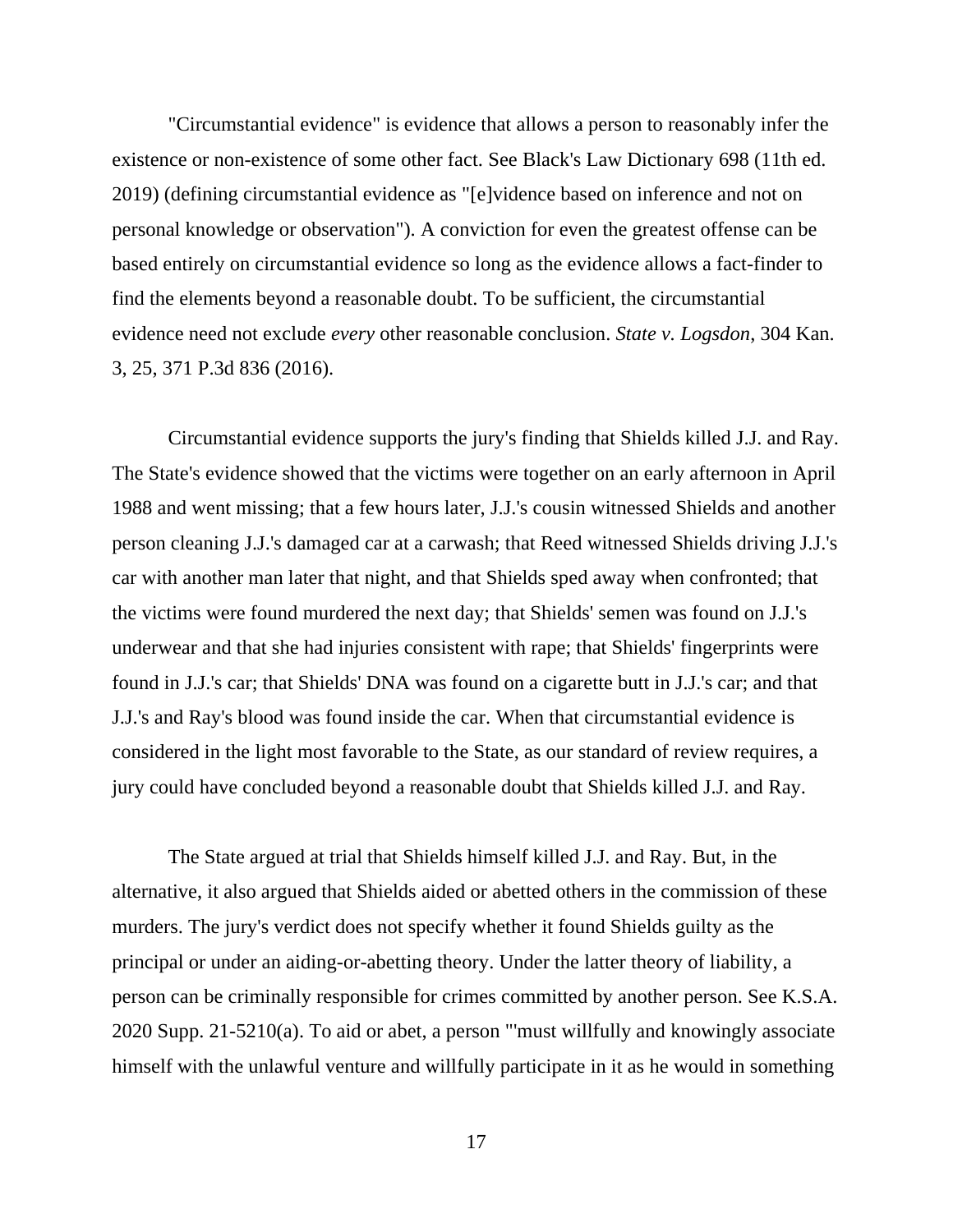he wishes to bring about or to make succeed.'" *State v. Llamas*, 298 Kan. 246, 253, 311 P.3d 399 (2013). Based on the circumstantial evidence presented at trial, we hold that a jury could have also concluded beyond a reasonable doubt that Shields aided or abetted another person in killing the victims. The blood of both victims was found in J.J.'s car. Reed's testimony places Shields and another man at a carwash cleaning J.J.'s vehicle shortly after she disappeared. His testimony also places Shields with other people in J.J.'s car the night she disappeared; Shields sped off when confronted. Finally, DNA evidence from the cigarette butts in the car belonged to Shields and another person. In the end, the State's evidence was sufficient to support the jury's verdict on both theories of liability.

Likewise, the evidence is sufficient to support the jury's finding that the killings were premeditated. Premeditation means to have thought the matter over beforehand, and it conveys a time of reflection or deliberation. *State v. Kettler*, 299 Kan. 448, 466, 325 P.3d 1075 (2014). It too may be established through circumstantial evidence, provided the inferences are reasonable. 299 Kan. at 467. Some factors that courts consider when determining whether premeditation can be inferred from circumstantial evidence include the nature of the weapon used, the defendant's conduct before and after the killing, and the dealing of lethal blows after the deceased was rendered helpless. 299 Kan. at 467.

Those factors support an inference of premeditation here. The State presented evidence that a firearm was used to kill the victims, that J.J. was shot execution style in the back of the head, and that Ray was shot at least three times, including a fatal shot to the head. See *State v. Killings*, 301 Kan. 214, 224, 340 P.3d 1186 (2015) (holding that firing weapon multiple times supports inference of premeditation). The State also presented evidence that J.J. was raped before being killed and that the victims were robbed, from which a jury could infer that the motive of the killings was to eliminate witnesses to a crime. See *State v. Vasquez*, 287 Kan. 40, 52, 194 P.3d 563 (2008) ("Although motive is not an element of premeditated first-degree murder, evidence of its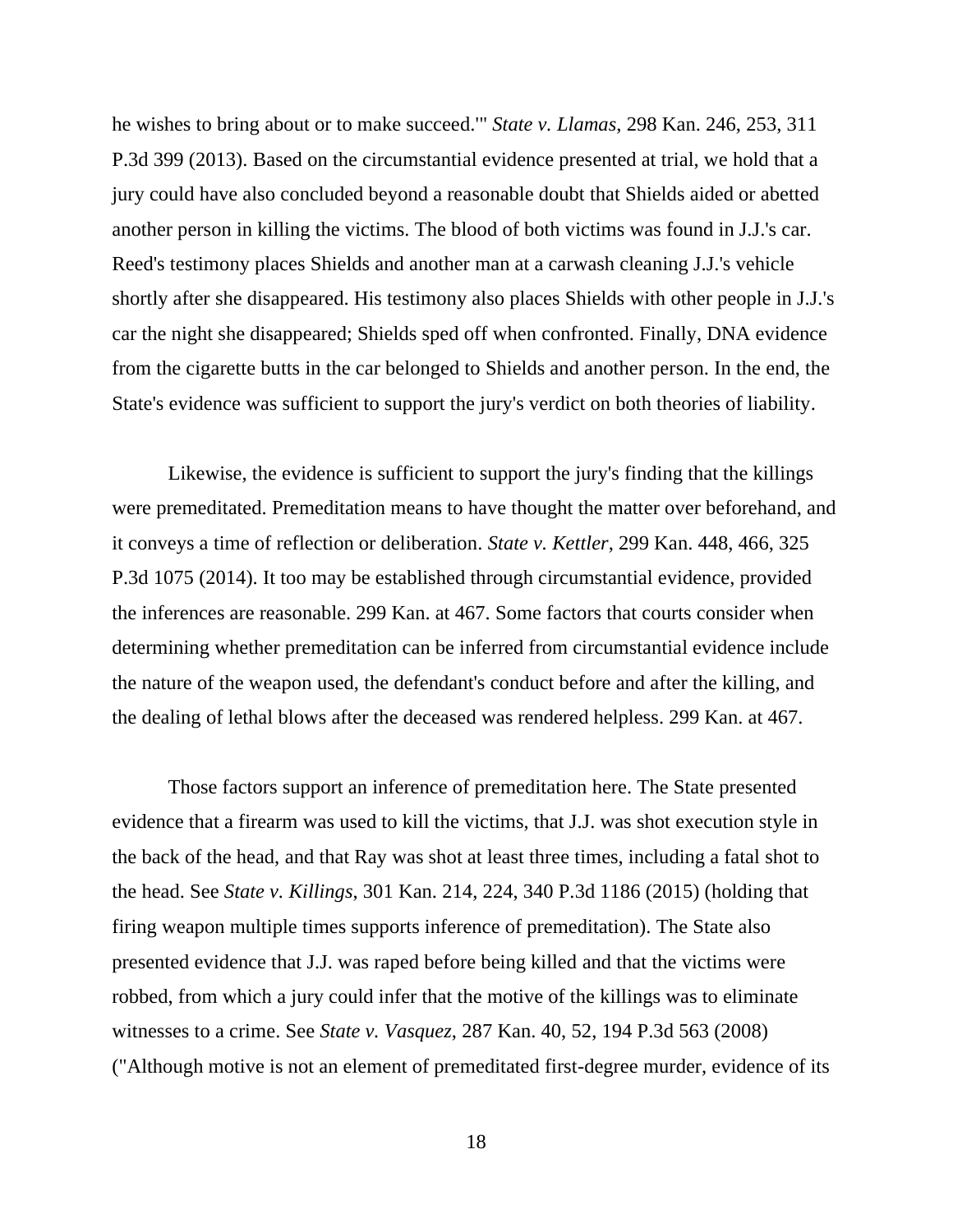existence can be highly persuasive circumstantial evidence of guilt."). And the State presented evidence that the victims were killed someplace else and then dumped on the side of the road and dragged into a ditch. See *State v. Hill*, 233 Kan. 648, 653, 664 P.2d 840 (1983) (holding that transporting and disposing of body supports inference of premeditation). Finally, the State presented evidence that Shields was cleaning J.J.'s car, which had been damaged, on the afternoon that she went missing. See *Hill*, 233 Kan. at 653 (holding that cleaning the crime scene supports inference of premeditation). When that circumstantial evidence is considered in the light most favorable to the State—again, as our standard of review requires—a jury could have concluded beyond a reasonable doubt that the killings were premeditated.

# *B. The Prosecution's Pre-Charge Delay Did Not Violate Shields' Due Process Rights Under the United States Constitution*

Shields next argues that the 13-year delay between DNA testing and the State's decision to charge him violated his due-process rights under the Fifth Amendment to the United States Constitution. Before trial, Shields moved the court to dismiss his charges on that theory; the court denied that motion. While Shields raises his claim under the Fifth Amendment's Due Process Clause, that provision applies only to the federal government. See *Al-Turki v. Tomsic*, 926 F.3d 610, 614 (10th Cir. 2019) ("The Fifth Amendment's Due Process Clause forbids the federal government from depriving any person 'of life, liberty, or property, without due process.'"). Shields' challenge is based on state governmental action only. Thus, we construe Shields' challenge under the Fourteenth Amendment's Due Process Clause, which forbids state governments from "depriv[ing] any person of life, liberty, or property, without due process of law." U.S. Const. amend XIV, § 1; see also *Al-Turki*, 926 F.3d at 614 (Fifth Amendment Due Process Clause and Fourteenth Amendment Due Process Clause generally provide same protections).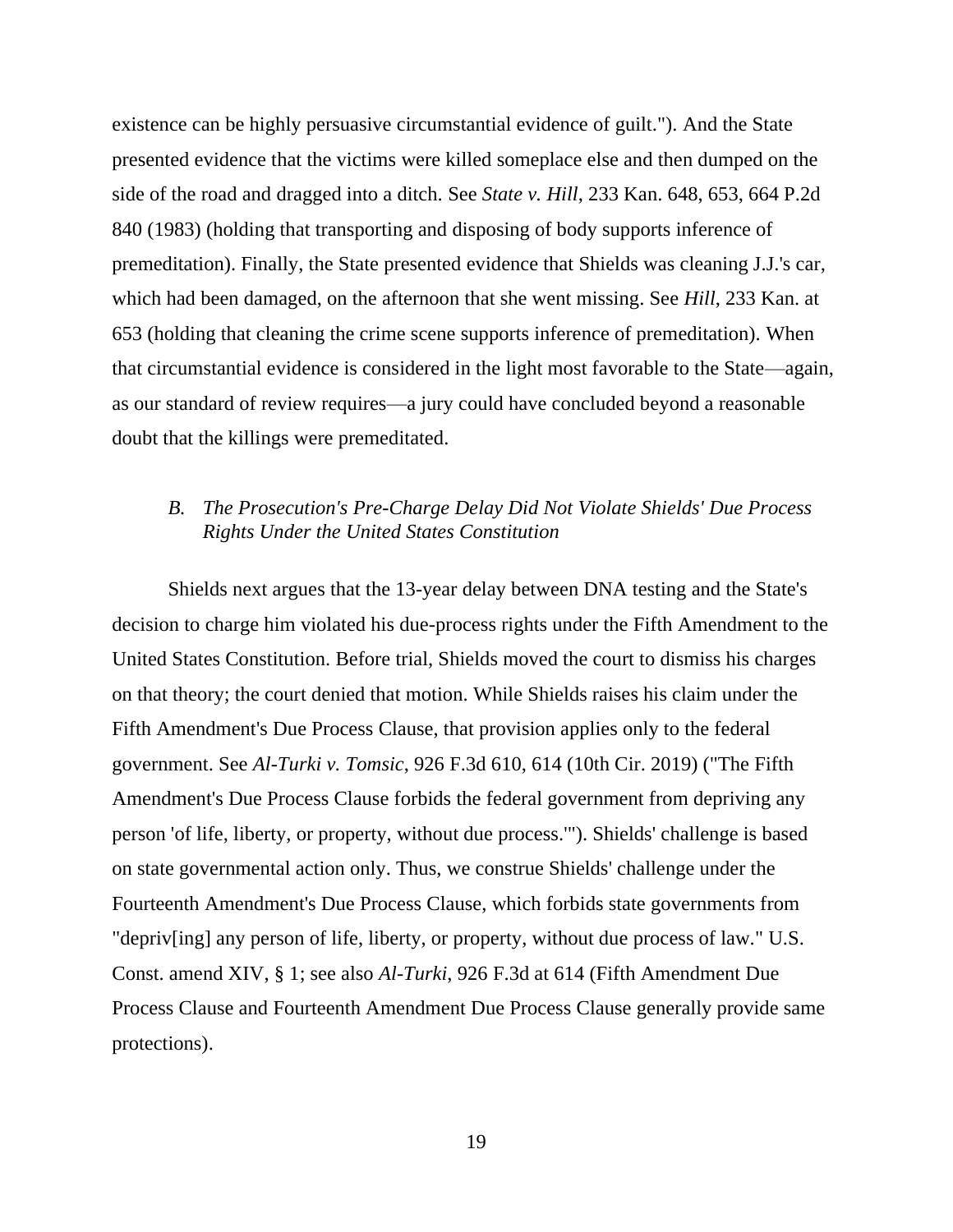Our review of a district court's denial of a motion to dismiss based on preaccusation delay is mixed. *State v. Clopton*, 30 Kan. App. 2d 1208, 1211, 57 P.3d 21 (2002). Under that standard, we exercise unlimited review of the district court's legal conclusions and review the district court's factual findings for substantial competent evidence. Substantial competent evidence is legal and relevant evidence that a reasonable person might accept as supporting a conclusion. 30 Kan. App. 2d at 1211.

While the statute of limitations offers defendants the greatest protection against stale criminal charges, due process also requires dismissal based on pre-accusation delay under some circumstances. See *United States v. Marion*, 404 U.S. 307, 322-24, 92 S. Ct. 455, 30 L. Ed. 2d 468 (1971). To establish such a violation, a defendant must show two things: first, that the delay caused actual and substantial prejudice; and second, that the State acted in bad faith. See 404 U.S. at 322-24; see also *State v. Royal*, 217 Kan. 197, 201, 535 P.2d 413 (1975) (following *Marion*'s two-part test to a challenge to state governmental action).

The district court found that Shields had shown prejudice from the delay, but we have reservations concluding that substantial competent evidence supports this finding. The district court based its decision on the testimony of a private investigator, hired by Shields, who testified that he could not locate the whereabouts or contact information of some potential witnesses. But a defendant must show actual prejudice resulting from the delay. Without establishing what these witnesses might have testified to, the investigator's testimony seemingly established only the mere possibility of prejudice, not actual and substantial prejudice. See *Marion*, 404 U.S. at 325-26 (holding that the mere possibility of prejudice caused by inaccessible witnesses and lost evidence is speculative, not actual, prejudice).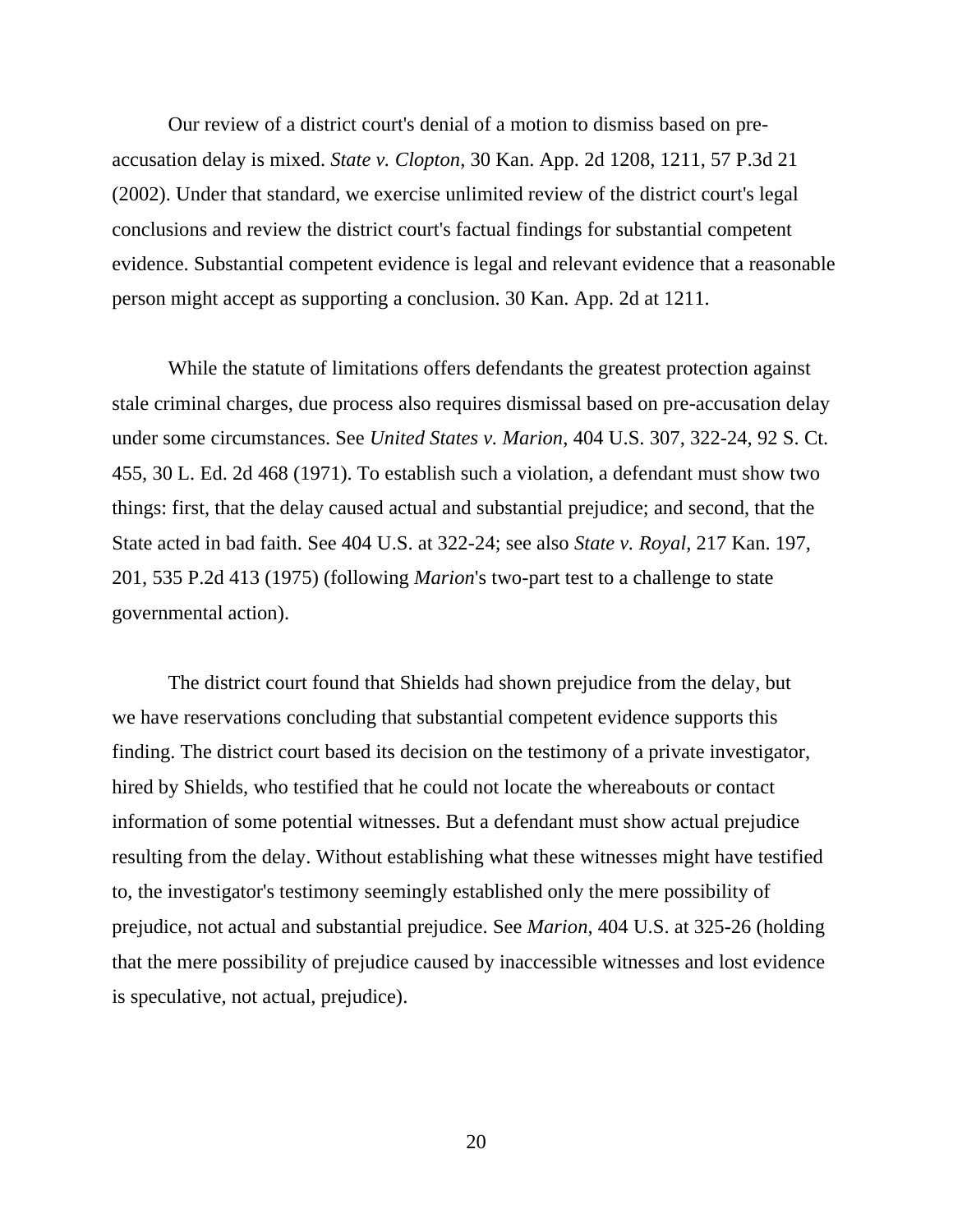But even if we presume that substantial competent evidence supports the district court finding of prejudice, Shields' claim fails because he has not established that the State acted in bad faith under the second part of the test. See *United States v. Lovasco*, 431 U.S. 783, 790, 97 S. Ct. 2044, 52 L. Ed. 2d 752 (1977) ("[P]roof of prejudice is generally a necessary but not sufficient element of a due process claim" based on a precharging delay.).

We have conducted the bad-faith inquiry in this context by considering whether the State intentionally delayed charging a defendant to gain a tactical advantage. See *State v. Crume*, 271 Kan. 87, 91, 22 P.3d 1057 (2001). Shields has suggested on appeal that our inquiry too narrowly construes the United States Supreme Court's decision in *Marion* by considering only whether the State sought a tactical advantage, and he asks us to instead adopt a test that balances the prejudice to the defendant against the reason for the pre-charging delay. But we reject the invitation to modify the second prong of the test, and we reaffirm that a defendant must show that the State intentionally delayed charging the defendant to gain a tactical advantage or advance some other improper purpose. This holding is consistent with the rule adopted by the majority of federal circuits. See *United States v. Crouch*, 84 F.3d 1497, 1511-12 (5th Cir. 1996) (surveying decisions of the federal Circuit Courts of Appeal).

Here, the district court found that Shields failed to show the State sought to gain a tactical advantage or otherwise acted in bad faith. Indeed, Shields presented no evidence suggesting bad faith on the part of the State. In fact, the record makes clear that the prosecutor who made the initial charging decision did not want to proceed without a murder weapon but that a different prosecutor reviewed the case years later and concluded that it warranted charging. See *Lovasco*, 431 U.S. at 790, 792 (holding that due-process concerns do not "permit courts to abort criminal prosecutions simply because they disagree with a prosecutor's judgment as to when to seek an indictment," nor do they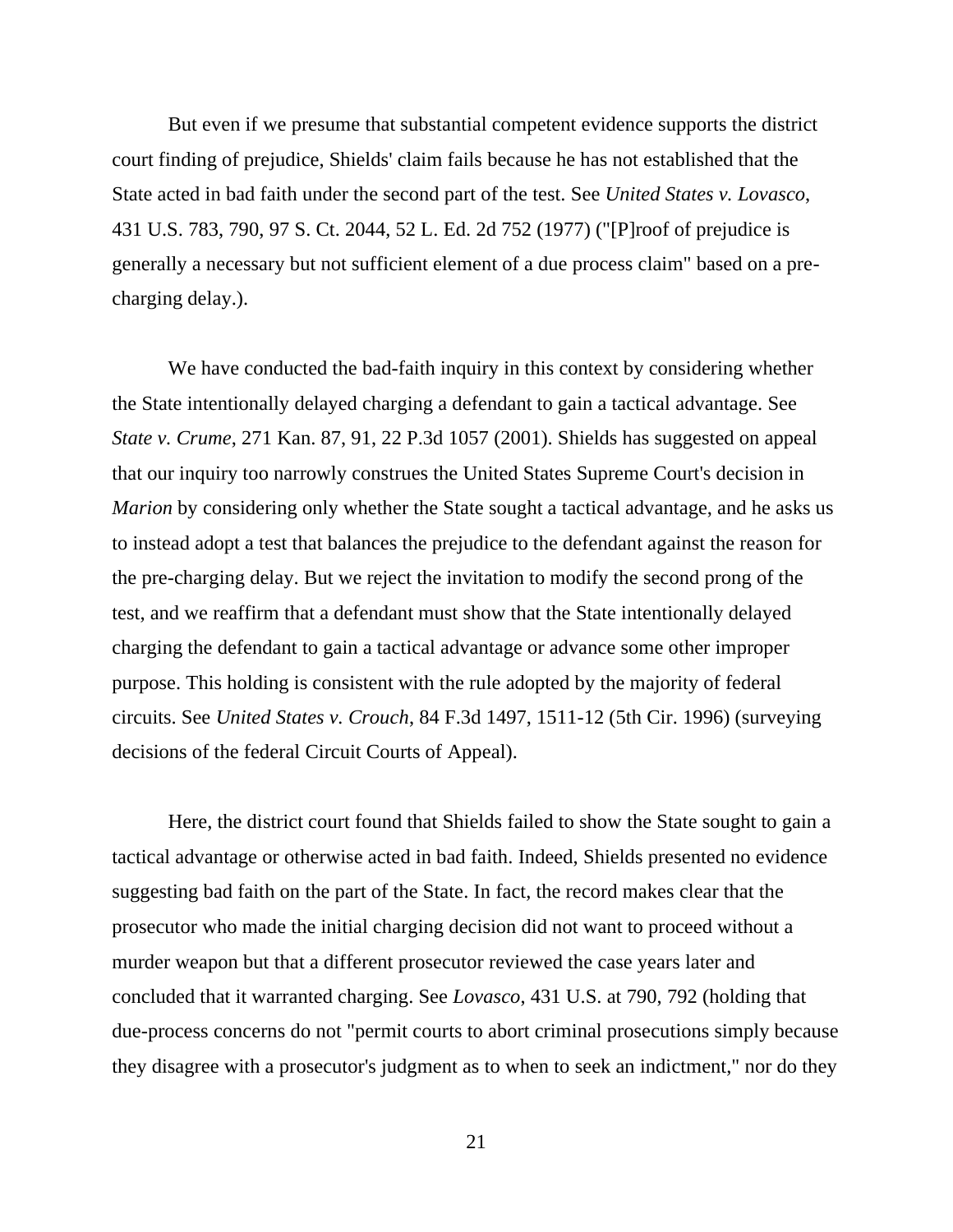require the State to file charges promptly "once [it] has assembled sufficient evidence to prove guilt beyond a reasonable doubt"). The finding of the district court is sound. And this finding adequately supports the district court's ultimate legal conclusion that no dueprocess violation occurred.

# *C. The District Court Did Not Abuse Its Discretion by Admitting Certain Photographs*

Shields next challenges the district court's admission of certain photographs into evidence. Shields objected to the introduction of these images at trial, so his challenge is preserved on appeal. See K.S.A. 60-404.

In analyzing Shields' challenge to the admission of this evidence, we first determine whether the photographs are relevant. *State v. Randle*, 311 Kan. 468, 478, 462 P.3d 624 (2020). To be relevant, evidence must be material and probative. Evidence is material when the fact it supports is in dispute or at issue in the case. Evidence is probative if it tends to prove a material fact. *State v. Miller*, 308 Kan. 1119, 1167, 427 P.3d 907 (2018).

Once we determine that the photographs are relevant, we then consider whether the district court still abused its discretion by admitting the photographs because they are unduly prejudicial; photographs may be unduly prejudicial when they are too repetitious, gruesome, or inflammatory. *Randle*, 311 Kan. at 478. A district court abuses its discretion when its discretionary decision turns on a legal or factual error or when no reasonable person could agree with the decision. *State v. Ingham*, 308 Kan. 1466, 1469, 430 P.3d 931 (2018). The party asserting an abuse of discretion—here, Shields—bears the burden of showing the error. *Randle*, 311 Kan. at 478. "In a murder case, admission of photographs has rarely been held to be an abuse of discretion." *State v. Williams*, 308 Kan. 1320, 1334, 429 P.3d 201 (2018). But if error can be established, the party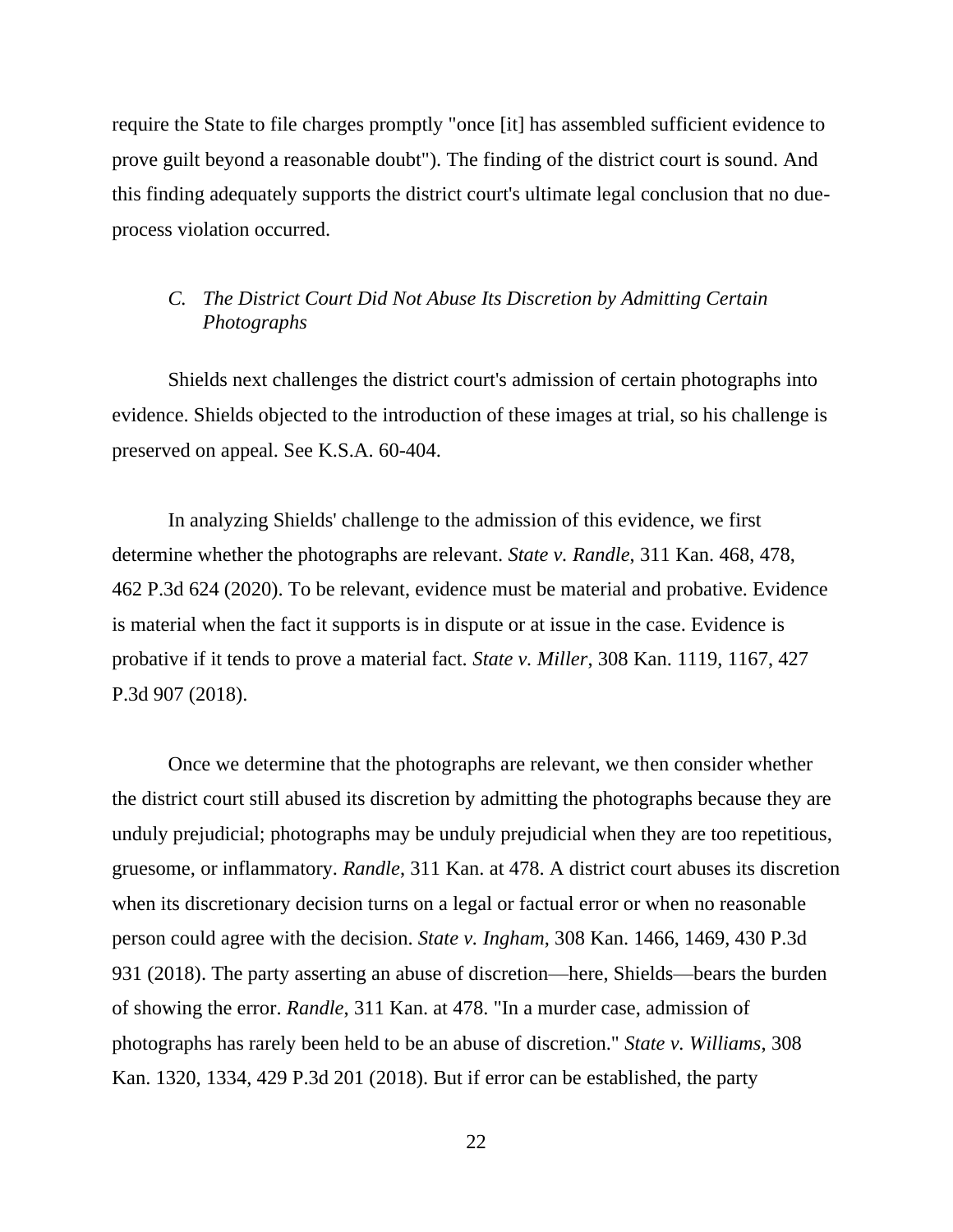benefitting from the error must persuade us that there is no reasonable probability that the error affected the outcome of the trial given the entire record. *State v. Lowery*, 308 Kan. 1183, 1235, 427 P.3d 865 (2018) (applying statutory harmless-error standard to the improper admission of evidence that does not affect substantial rights).

Shields challenges the admission of three sets of photographs at trial. The first set, exhibits 24 through 27, depicts J.J. in the morgue before her autopsy. The second set, exhibits 28 and 29 in the district court, are a close-up of J.J.'s pubic area taken during the examination of her body. Shields argues that these first two sets of photographs were unduly prejudicial because they were repetitious and only helped inflame the passions of the jury. The third set, exhibits 68 and 69, are two family photos taken before the victims were killed. Shields argues that these pictures served no other purpose than to manufacture sympathy for the victims—in other words, the photographs were not relevant and were unduly prejudicial by inflaming the passions of the jury.

The district court's decision to admit these three sets of photographs was not based on a legal or factual error, and we conclude that a reasonable person could agree with the district court ruling. Thus, Shields failed to meet his burden to prove the district court abused its discretion by admitting the photographs. The first set of photographs, exhibits 24 through 27, were relevant because they show the state of J.J.'s clothes after the crime and before the autopsy. The four images depict J.J. and her torn clothing from different angles and perspectives, so they are not unduly repetitive or prejudicial.

The second set, exhibits 28 and 29, were relevant to establishing whether J.J. had been raped. The medical examiner testified that the images showed bruising, and the State had charged Shields with felony murder carried out in the commission of a rape, as an alternative to the first-degree premeditated murder charge. See *State v. Mireles*, 297 Kan. 339, 358-62, 301 P.3d 677 (2013) (holding that photographs that help prove the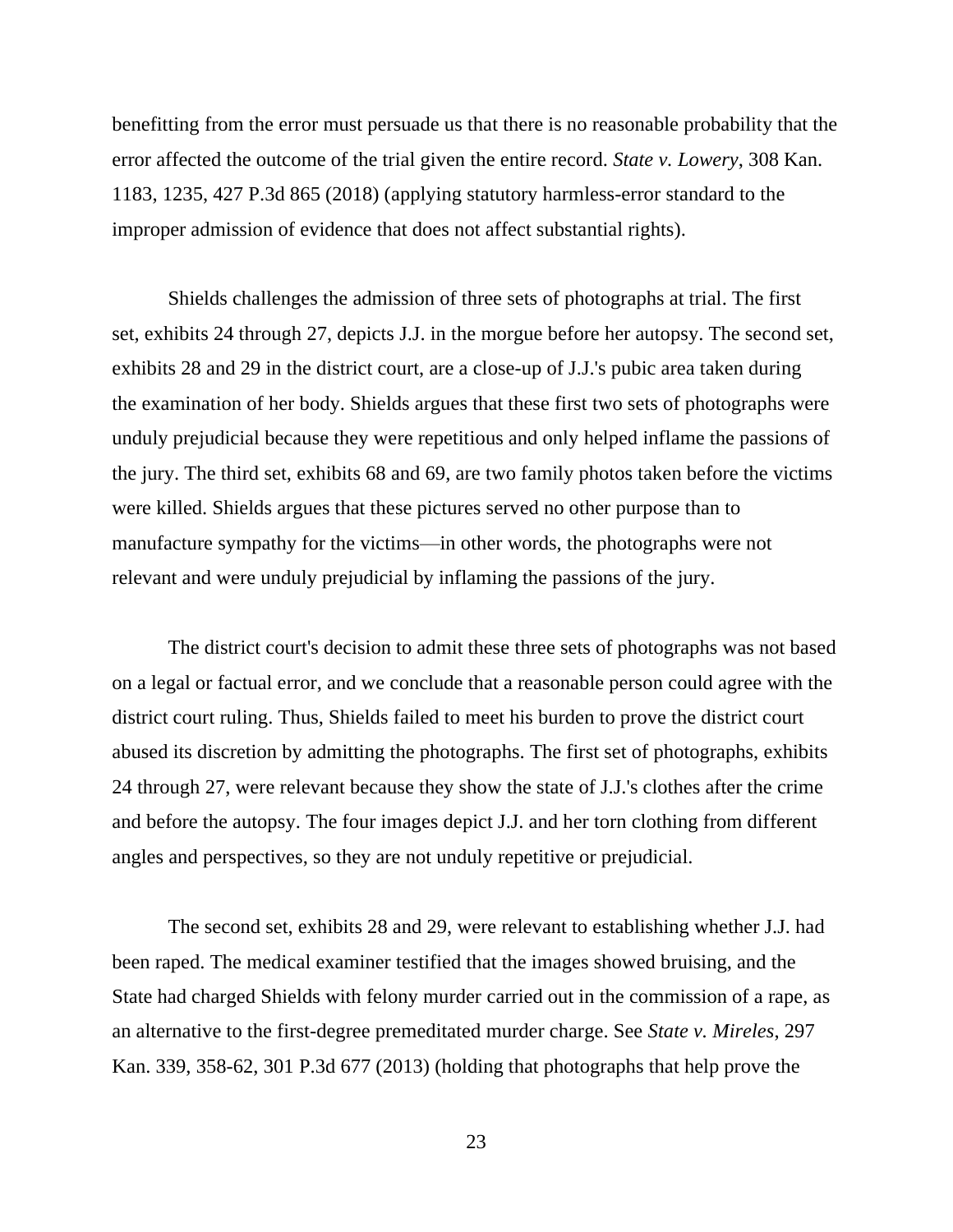elements of the crime, including the fact and manner of death and the violent nature of the crime, are relevant and admissible). The probative value of these photographs outweighed any undue prejudice.

As for the third set, exhibit 68 is a picture of the victims at church before their deaths. This photograph was relevant because it helped prove the victims' identity and their relationship. Photographs of homicide victims taken while they are still living are admissible to prove identity. *State v. Longoria*, 301 Kan. 489, 517, 343 P.3d 1128 (2015). And "a before-death photograph results in minimal prejudice when, as in this case, the photograph is shown only once and not accompanied by any inflammatory personal details about the victim. Minimal prejudice is not undue prejudice." 301 Kan. at 519. The other picture in the set, exhibit 69, was a recent photograph of J.J. and her baby in front of her car. The photograph was relevant to establishing the condition of J.J.'s car before the crimes—it showed that J.J.'s car was not damaged, which contrasted with the condition of the vehicle when Reed saw it at the carwash. And the image also revealed that the black car bra depicted in the photograph was missing when the car was found after the killings.

Shields fails to show error in connection with the district court's admission of the challenged photographs.

### *D. The District Court Did Not Err by Instructing the Jury on Aiding and Abetting*

Shields next argues that the district court erred by instructing the jury on aidingor-abetting liability. As we said above, under that theory of liability, a person can be criminally responsible for crimes committed by another person under some circumstances. See K.S.A. 2020 Supp. 21-5210(a). Shields argues that such an instruction was neither legally nor factually appropriate here and that the court's decision to provide the instruction warrants reversal.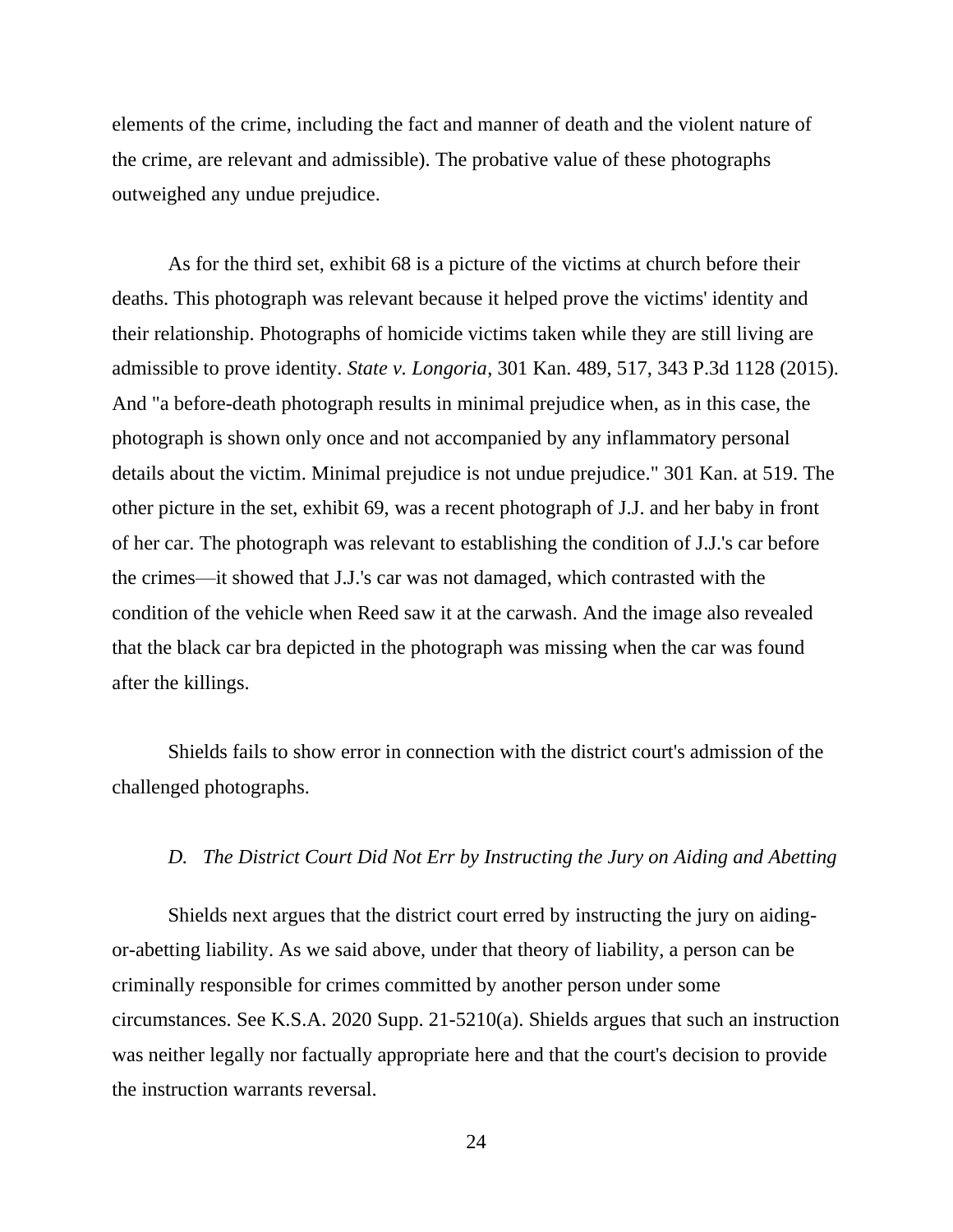We use the same three-step analysis to review this claim that we used in addressing the district court's failure to give a cautionary eyewitness identification instruction. First, we decide whether we can or should review the issue based on preservation or jurisdiction. Second, we decide whether the district court erred by giving the instruction. And third, if the district court did err, we decide whether the error warrants reversal. *Holley*, 313 Kan. at 253.

Shields objected to the aiding-or-abetting instruction at trial. As a result, we review any error here under the harmless-error standard. Under that standard, the State would have to show that there is no reasonable probability that the court's error affected the outcome of the trial. *State v. Plummer*, 295 Kan. 156, 168, 283 P.3d 202 (2012). Though that standard is less stringent than clear error, we do not reach step three because the district court did not err—the aiding-and-abetting instruction was legally and factually appropriate.

Shields contends that the aiding-and-abetting instruction was not legally appropriate because it allowed the jury to find him guilty if either Shields *or* another person for whom he is criminally responsible acted with premeditation. As a result, Shields argues, if the jury found him guilty based on aiding or abetting, then the instruction negated the State's requirement to prove that Shields possessed the necessary premeditation. The verdict form was silent on whether the jury found Shields guilty based on an aiding-or-abetting theory.

We rejected the same challenge in *State v. Betancourt*, 299 Kan. 131, 135-36, 322 P.3d 353 (2014). In that case, which also involved first-degree premeditated murder, we held that the aiding-and-abetting instruction accurately expresses the law on this theory of liability when read along with the elements instruction for first-degree premeditated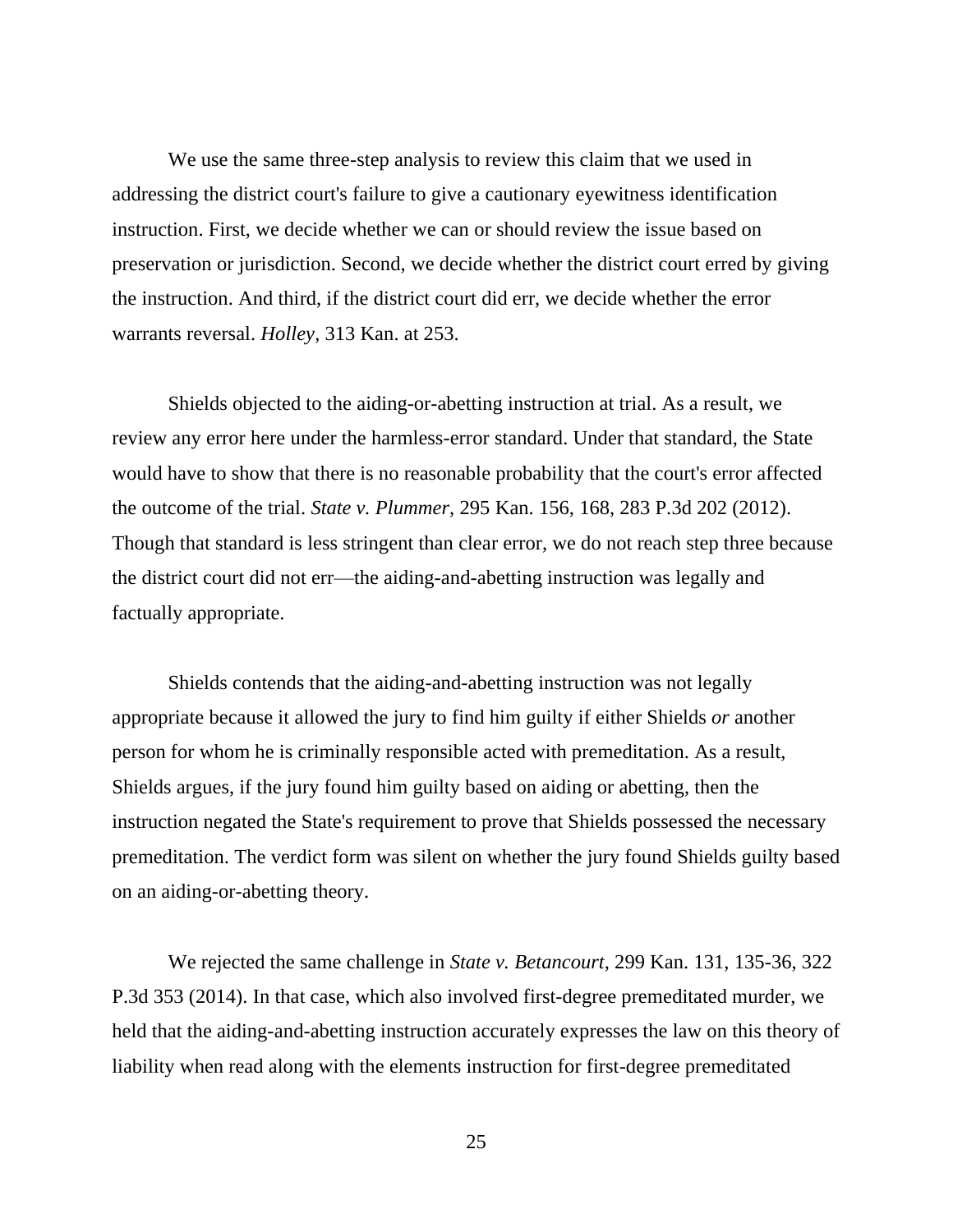murder. 299 Kan. at 135-36. Here, as in *Betancourt*, the aiding-and-abetting instruction, was read along with the elements instruction, and it accurately advised the jury on the law, so it was legally appropriate.

Shields also contends the instruction was not factually appropriate. An instruction on aiding and abetting is factually appropriate if, from the totality of the evidence, the jury could reasonably conclude that the defendant aided and abetted another in the commission of the crime. *State v. Walker*, 308 Kan. 409, 424, 421 P.3d 700 (2018). To aid or abet, a person "must willfully and knowingly associate himself with the unlawful venture and willfully participate in it as he would in something he wishes to bring about or to make succeed." *Llamas*, 298 Kan. at 253. Shields contends there was no such evidence.

We disagree. As we outlined above, based on the totality of the evidence, a jury could reasonably conclude that Shields aided or abetted another person in the commission of a premeditated first-degree murder. The blood of both victims was found in J.J.'s car. Reed's testimony places Shields and another man at a carwash cleaning J.J.'s vehicle shortly after she disappeared. His testimony also places Shields with one or two other people in J.J.'s car the night she disappeared; Shields sped off when confronted. Finally, DNA evidence from the cigarette butts in the car belonged to Shields and another person. A jury could reasonably conclude from this evidence that Shields did not act alone. As a result, the aiding-and-abetting instruction was factually appropriate. See *State v. Blevins*, 313 Kan. 413, 428-29, 485 P.3d 1175 (2021) (conflicting evidence creating ambiguity as to which party pulled the trigger rendered aiding-and-abetting instruction factually appropriate).

Because the aiding-and-abetting instruction was both factually and legally appropriate, the district court did not err by providing it.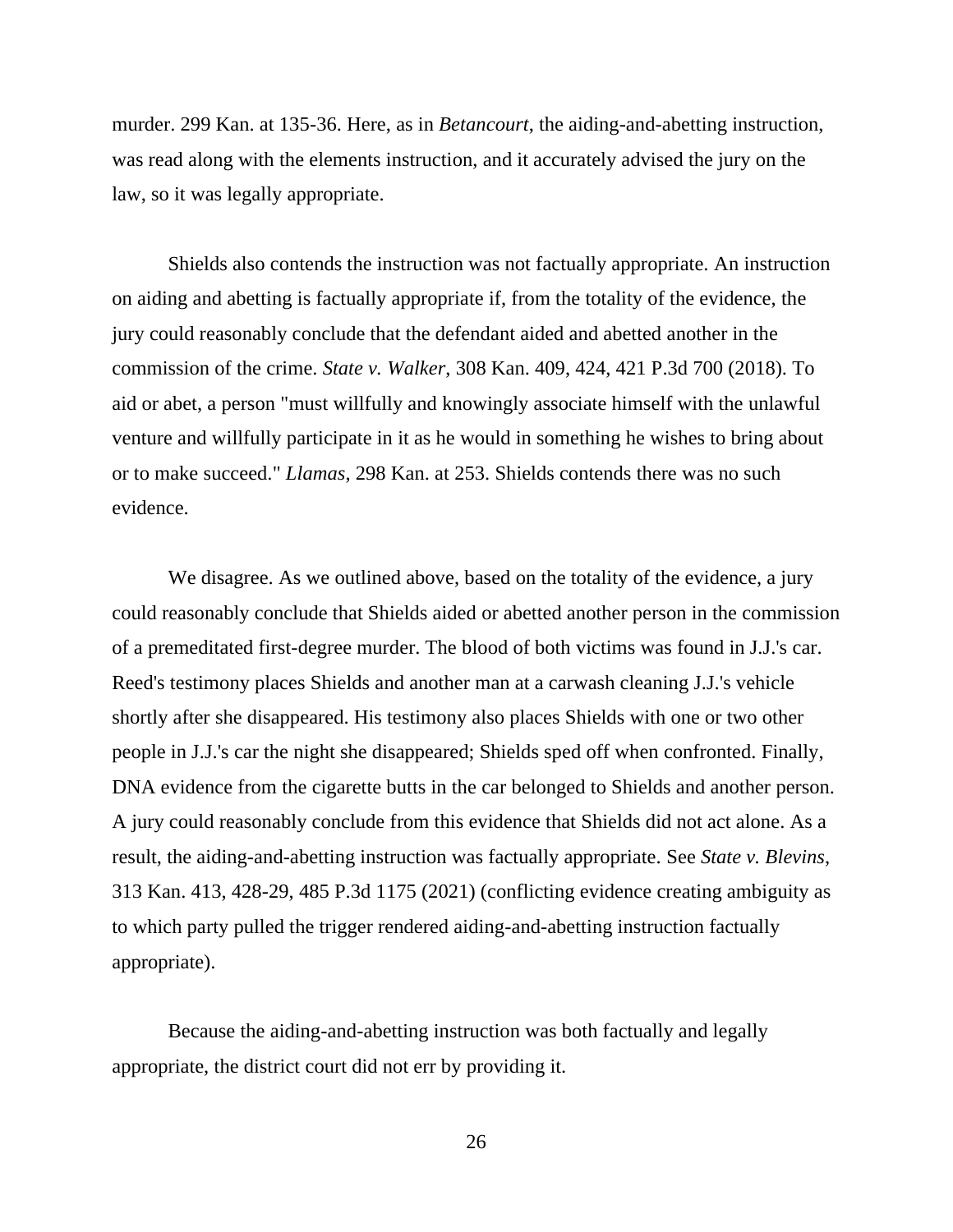#### *E. The Prosecutor Did Not Err During Closing Argument*

Finally, Shields alleges several prosecutorial errors during closing argument. He did not object to the alleged errors at trial, but appellate courts will review a claim of prosecutorial error even without a timely objection. *State v. Butler*, 307 Kan. 831, 864, 416 P.3d 116 (2018).

We apply a two-step analysis to evaluate claims of prosecutorial error. *State v. James*, 309 Kan. 1280, 1306-07, 443 P.3d 1063 (2019). First, we "'decide whether the prosecutorial acts complained of fall outside the wide latitude afforded prosecutors to conduct the State's case and attempt to obtain a conviction in a manner that does not offend the defendant's constitutional right to a fair trial.'" 309 Kan. at 1306. Some arguments that fall outside that wide latitude are arguments that inflame the passions of the jury, *State v. Anderson*, 308 Kan. 1251, 1261, 427 P.3d 847 (2018), arguments that focus on justice for the victims, *State v. Holt*, 300 Kan. 985, 996-99, 336 P.3d 312 (2014), arguments that dilute the State's burden of proof, *State v. Thomas*, 307 Kan. 733, 743, 415 P.3d 430 (2018), and arguments about facts not in evidence, *State v. Barber*, 302 Kan. 367, 382, 353 P.3d 1108 (2015).

Then, if we find that the prosecutor erred, we determine the reversibility of such error under the constitutional harmless-error standard. Under that standard, "'the burden falls on the State to demonstrate "beyond a reasonable doubt that the error complained of will not or did not affect the outcome of the trial in light of the entire record, *i.e.*, where there is no reasonable possibility that the error contributed to the verdict."'" *James*, 309 Kan. at 1307.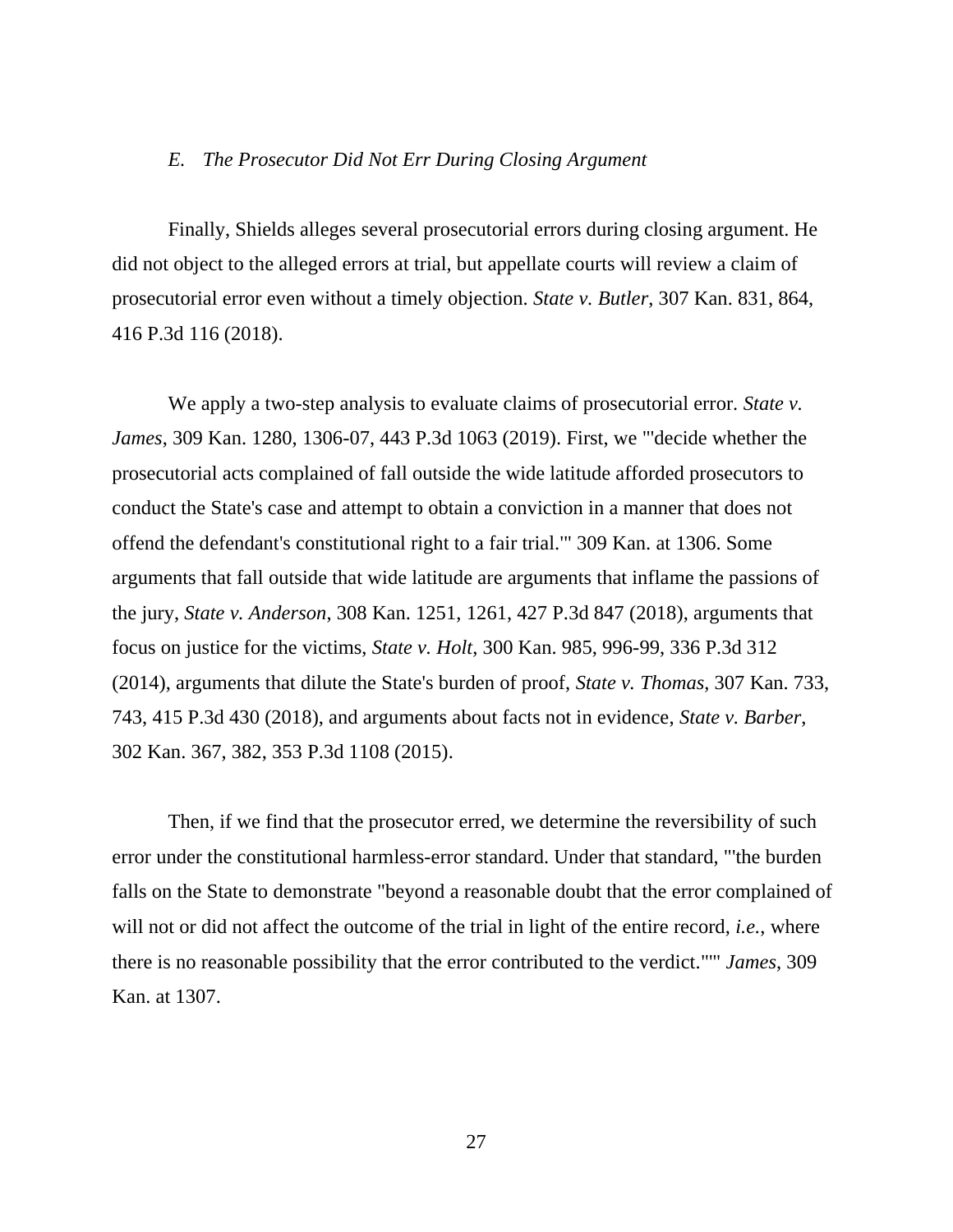Shields raises several challenges to three portions of the State's closing argument. We review each portion below. As we will explain, we find no error.

First, Shields challenges the beginning of the State's closing argument, during which the prosecutor referred to the "arc of justice" in the case and argued that the evidence showed guilt "beyond most doubts any of us could ever conceive":

"On April 27th, 1988, the lives of [J.J.] and Steve Ray were cut short, not by a car accident, not by some twist of fate, but because Melvin Shields took their lives. His semen, his cigarettes, his fingerprints, his guilt. This case is 31 years in the making. The *arc of justice* in this case is long indeed and it took 31 years from that ditch in Armourdale to get to this courtroom here, but it's here. And this evidence here shows not just beyond any reasonable doubt, but beyond most doubts any of us could ever conceive that Melvin Shields is responsible for the deaths of [J.J.] and Steve Ray." (Emphasis added.)

Shields alleges the prosecutor improperly focused on justice for the victims in referring to the "arc of justice" and diluted the burden of proof by equating the guilty-beyond-areasonable-doubt standard to common sense in this portion of closing argument.

We disagree with Shields. By arguing that the "arc of justice" was long in this case, the prosecutor was reasonably referring to the unique timeline of the prosecution. And the prosecutor tied the need for justice to the evidence generally, not to the specific victims. See *State v. Nguyen*, 285 Kan. 418, 425, 172 P.3d 1165 (2007) (stating that it is permissible, if not expected, for a prosecutor to argue for justice in general). Nor did the prosecutor dilute the burden of proof—the prosecutor properly argued that the evidence exceeded the threshold of reasonable doubt. See *State v. Anderson*, 153 Wash. App. 417, 424, 220 P.3d 1273 (2009) (holding that a prosecutor may properly argue that the State has "met and exceeded" its burden of proof).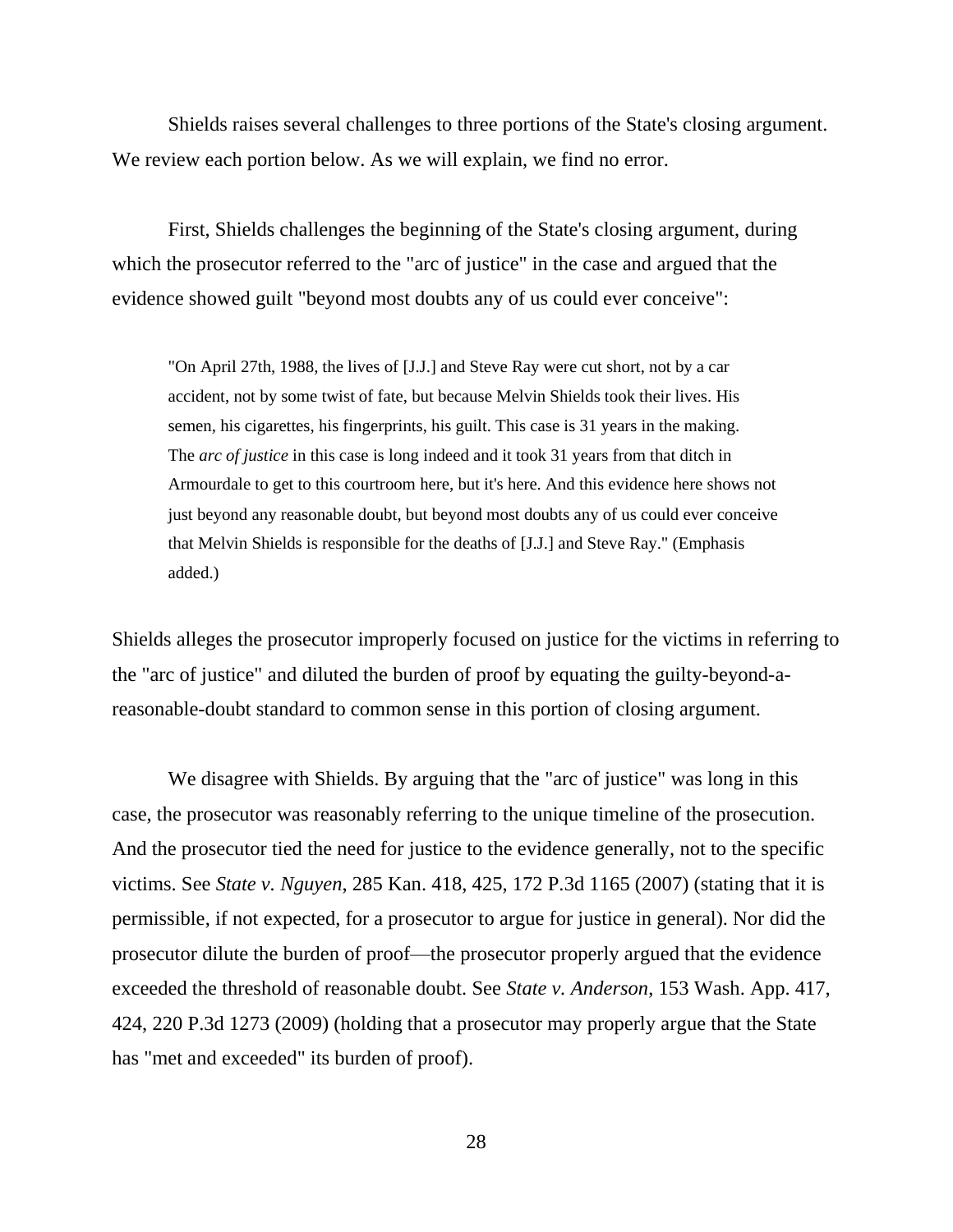Second, Shields objects to the prosecutor's comments that Reed was "100 percent certain in court, he didn't waiver at all" in identifying Shields as the person driving J.J.'s car, and that Reed was "100 percent sure on that." Shields contends that the prosecutor was providing an opinion about Reed's credibility. We again disagree. The prosecutor offered no opinion about Reed's credibility; instead, he accurately characterized Reed's testimony, which was consistent and unwavering. A prosecutor does not err by accurately summarizing the testimony of a witness.

And third, Shields objects to the prosecutor's comments suggesting that premeditation could be inferred because Ray's body was posed like a crucifix and that the killings were "no accident":

"And you may be thinking, well, this is all just some coincidence. Maybe there's a reasonable explanation for why Melvin Shields' semen is inside of [J.J.]. Ladies and gentlemen, look at State's Exhibit 3. It is a window into 31 years in the past. This video shows you what responding officers saw. It shows you how those bodies were left. It shows you [J.J.] left in the ditch with her knees bent, panties torn, pantyhose torn, her breasts exposed and then next to her, you have Steve Ray. And the way you see him lying out, his arms are out and his feet are crossed. I don't know how many of you have seen a crucifix. I'd suggest to you that looks a lot like a crucifix. Steve Ray was a pastor. What does that tell you? Ladies and gentlemen, I submit to you that tells you that whoever killed Steve Ray and [J.J.] knew at least who he was to leave him like that.

"You see the dirt and the grass on the front side of his person. Was he dragged? . . . I submit to you that the evidence shows that their bodies were left this way on purpose because it was a deliberate, premeditated, malicious killing. Whoever did these killings thought the matter over beforehand. They had formed the plan, the intent, the design to kill. Ladies and gentlemen of the jury, anyone looking at this video can see that this was no accident."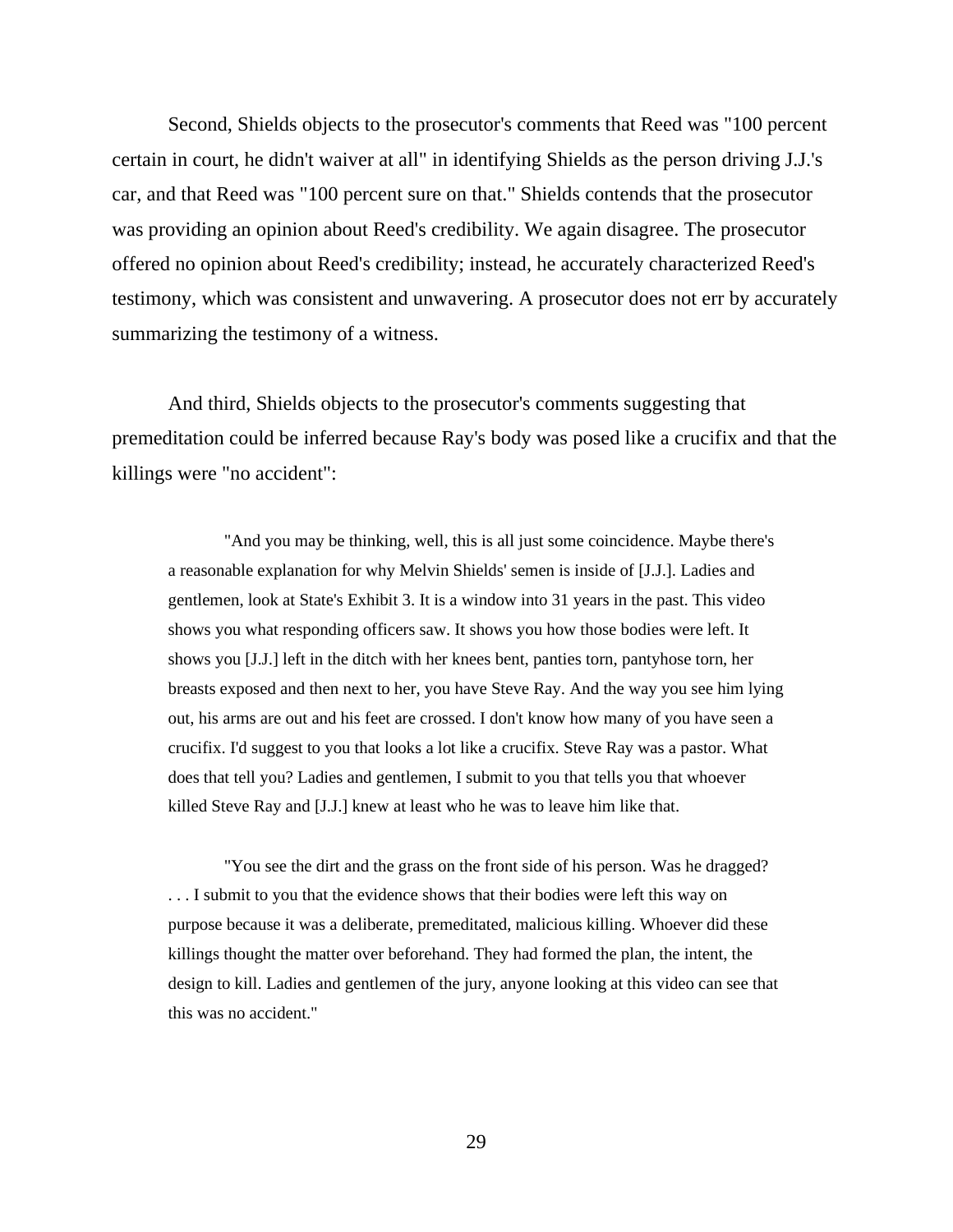Shields challenges two statements in this argument. He first contends the prosecutor's comments about the crucifix inflamed the passions of the jury and made an unreasonable inference that the perpetrators knew Ray based on the positioning of his body. Then Shields argues that the prosecutor's comments about the killings being nonaccidental diluted the burden of proof for premeditation. We again disagree with Shields.

The prosecutor's comments about the crucifix were made to support the State's argument that the killings were intentional and premeditated, not to inflame the passions of the jury. The prosecutor made the challenged remarks while arguing how various pieces of evidence found at the crime scene, coupled with the forensic evidence, demonstrated planning and deliberation on the part of the perpetrators. Specifically, the prosecutor noted that the positioning of Ray's body resembled a crucifix—an observation tied directly to the photographic evidence admitted at trial. And from this fact, the prosecutor argued the jury could infer that the perpetrators may have known Ray's identity as a pastor in the community, lending further support to the State's premeditation argument. At no time did the prosecutor suggest the positioning of Ray's body was evidence of any hate crime or that the killing was motivated by religious animus. Nor does the record support the conclusion that the prosecutor's remarks had such an effect on the jury. Viewed in context, the prosecutor's remarks were closely tied to the admitted evidence and limited substantively to the State's premeditation argument. Thus we conclude the challenged statements fell within the wide latitude prosecutors are afforded in arguing the case.

We also do not believe the prosecutor's inference was unreasonable, even if it was unlikely. The evidence established that Ray was a pastor. The photo of the crime scene admitted at trial showed Ray on his back with his arms outstretched, his legs extended, and his feet crossed—a body position that arguably resembles a crucifix. The prosecutor argued that one could infer, from the positioning of Ray's body and the fact that Ray was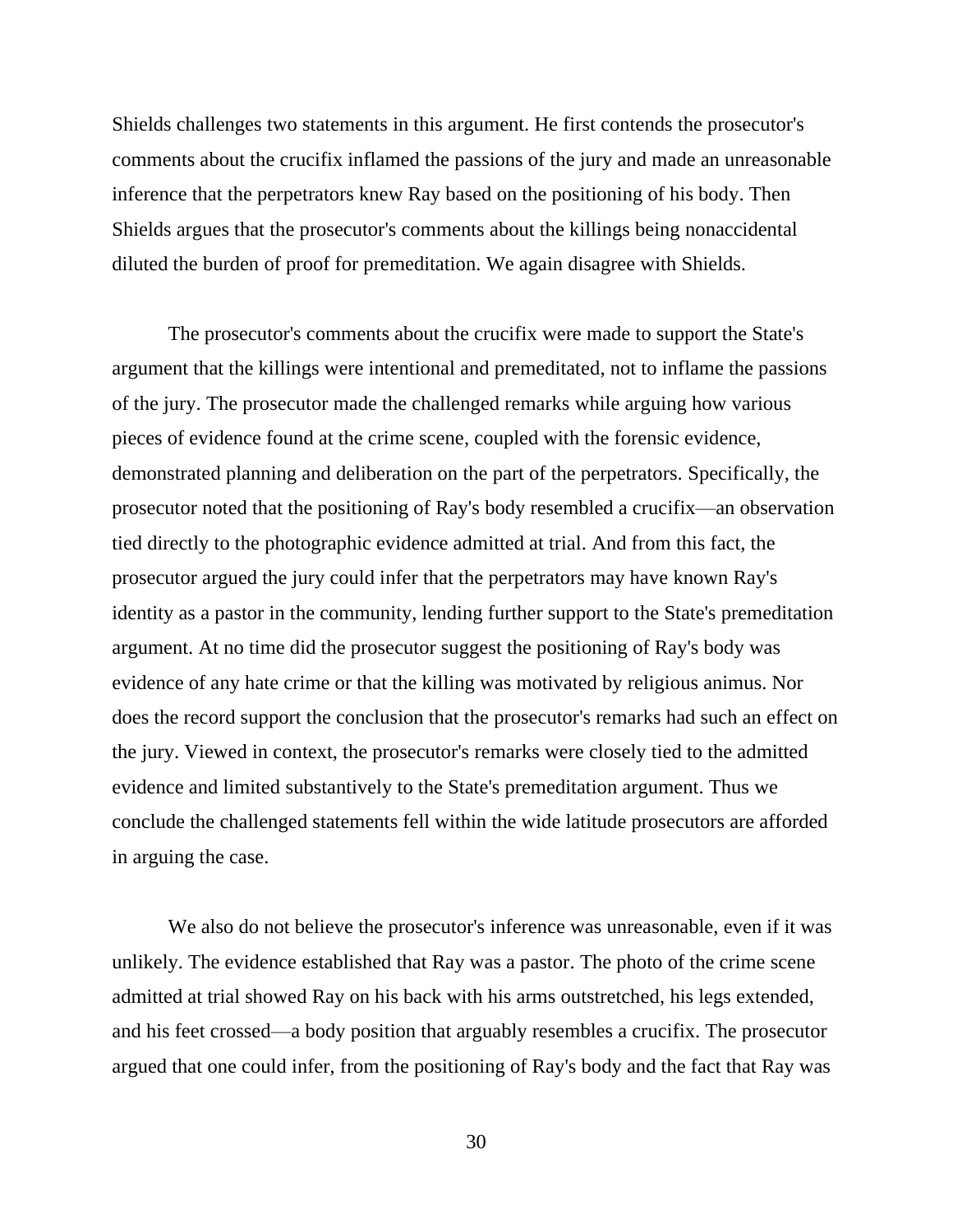a pastor, that the killer knew Ray, which bolstered a finding of premeditation. While the comments might stretch the boundaries of what constitutes a *reasonable* inference from the evidence, it was not an inference founded merely on speculation. And "a prosecutor is permitted to draw reasonable inferences from the evidence and is given latitude in drawing those inferences." *State v. Stano*, 284 Kan. 126, 151, 159 P.3d 931 (2007). Because the prosecutor explained the rationale for the inference and tied it to the evidence, we conclude the remarks did not exceed the wide latitude afforded prosecutors in drawing inferences from the evidence. See *State v. Timley*, 311 Kan. 944, 952, 469 P.3d 54 (2020) (while prosecutor's argument tested the boundaries of a reasonable inference, the remarks did not constitute prosecutorial error where the prosecutor explained the logical basis for the inference and tied it to the evidence at trial).

The concurring opinion reasons that the prosecutor's argument relied not on the evidence in the case but instead on improper inference stacking. See *State v. Banks*, 306 Kan. 854, 859, 397 P.3d 1195 (2017) (The State may draw reasonable inferences from the facts presented at trial but may not ask the jury to make a presumption based on another presumption.). But the concurrence appears to equate inference stacking with the State's reliance on two independent facts. See *State v. Netherland*, 305 Kan. 167, 179, 379 P.3d 1117 (2016) (multiple pieces of evidence supporting a single inference do not constitute inference stacking). The State put on evidence showing that Ray was a pastor and evidence showing that Ray's body was positioned as if on a cross. From those two facts, which did not rely on each other, the prosecutor reasonably inferred that the person or persons who killed Ray knew his identity. Thus, the prosecutor's argument does not constitute impermissible inference stacking. See *Banks*, 306 Kan. at 861 ("[W]hile it is impermissible for a case to rely upon the theory that presumption A leads to presumption B leads to presumption C leads to fact D, it is perfectly proper for the State's case to be grounded upon a theory that presumption A, presumption B, and presumption C all separately point to fact D.").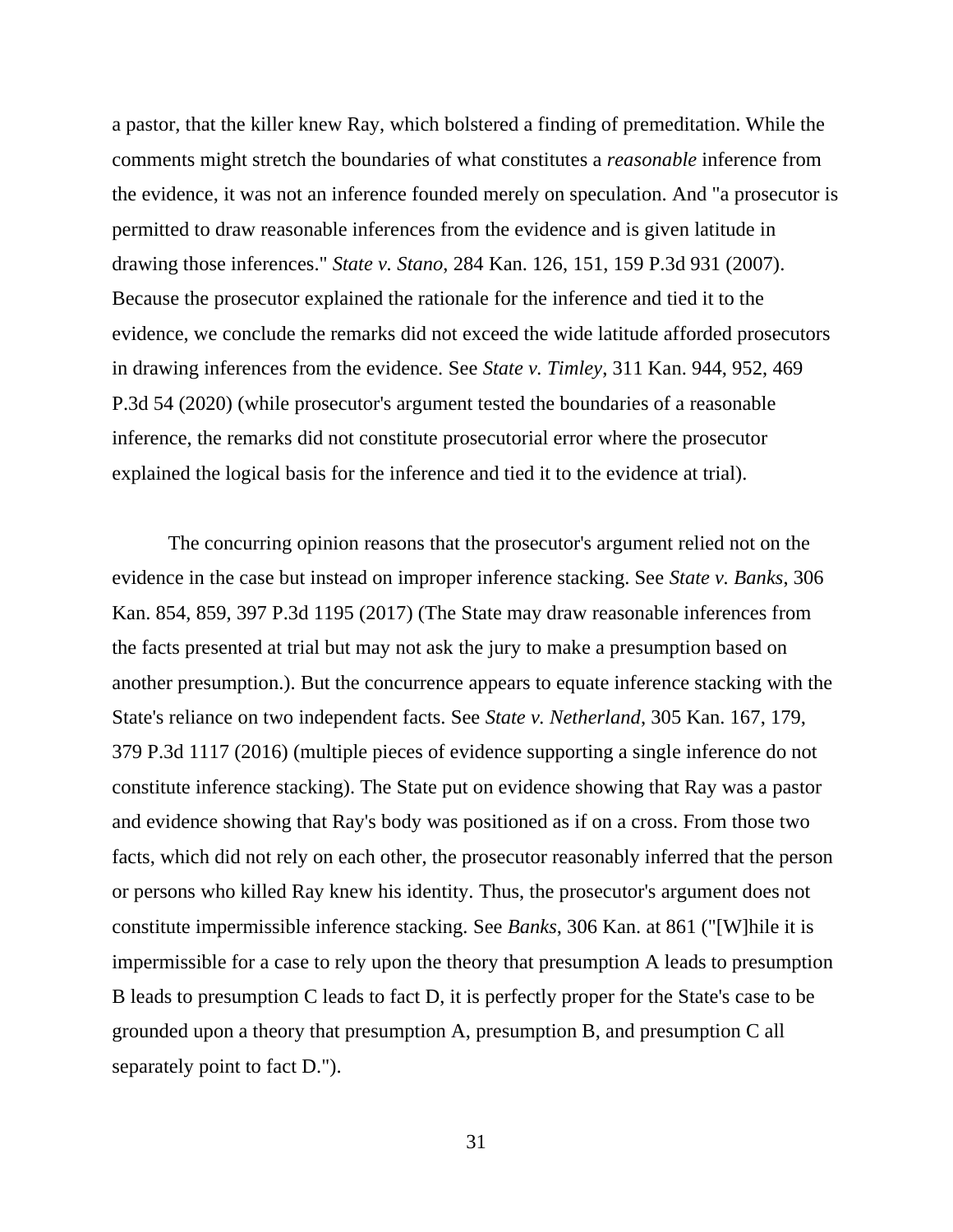Finally, the prosecutor's comments about the killings being nonaccidental were proper. First, the prosecutors argued that the killings were not accidental, not that the law equates a nonaccidental killing with a premeditated killing. Second, the prosecutor never offered a legal definition of premeditation. And third, the prosecutor's argument was based on a reasonable inference from the evidence. Based on the condition, positioning, and location of the bodies, coupled with the torn clothing, all of which was depicted in the photographic and video evidence, it was reasonable to argue the deaths were not accidental—they were intentional and premeditated.

## *F. Shields Fails to Establish Cumulative Error*

Finally, Shields contends that the cumulative effect of the trial errors deprived him of his right to a fair trial. But neither the State nor district court committed any error besides the omission of the cautionary instruction on eyewitness identification. And we held that error was not reversible. A single, nonreversible error cannot establish cumulative error. See *State v. Ballou*, 310 Kan. 591, 616-17, 448 P.3d 479 (2019).

### **CONCLUSION**

The district court erred by failing to give the jury a cautionary instruction on eyewitness identification testimony. But its failure to provide this instruction to the jury does not warrant reversal of Shields' convictions because we are not firmly convinced that the instruction would have affected the verdict. We therefore affirm Shields' convictions for premeditated first-degree murder.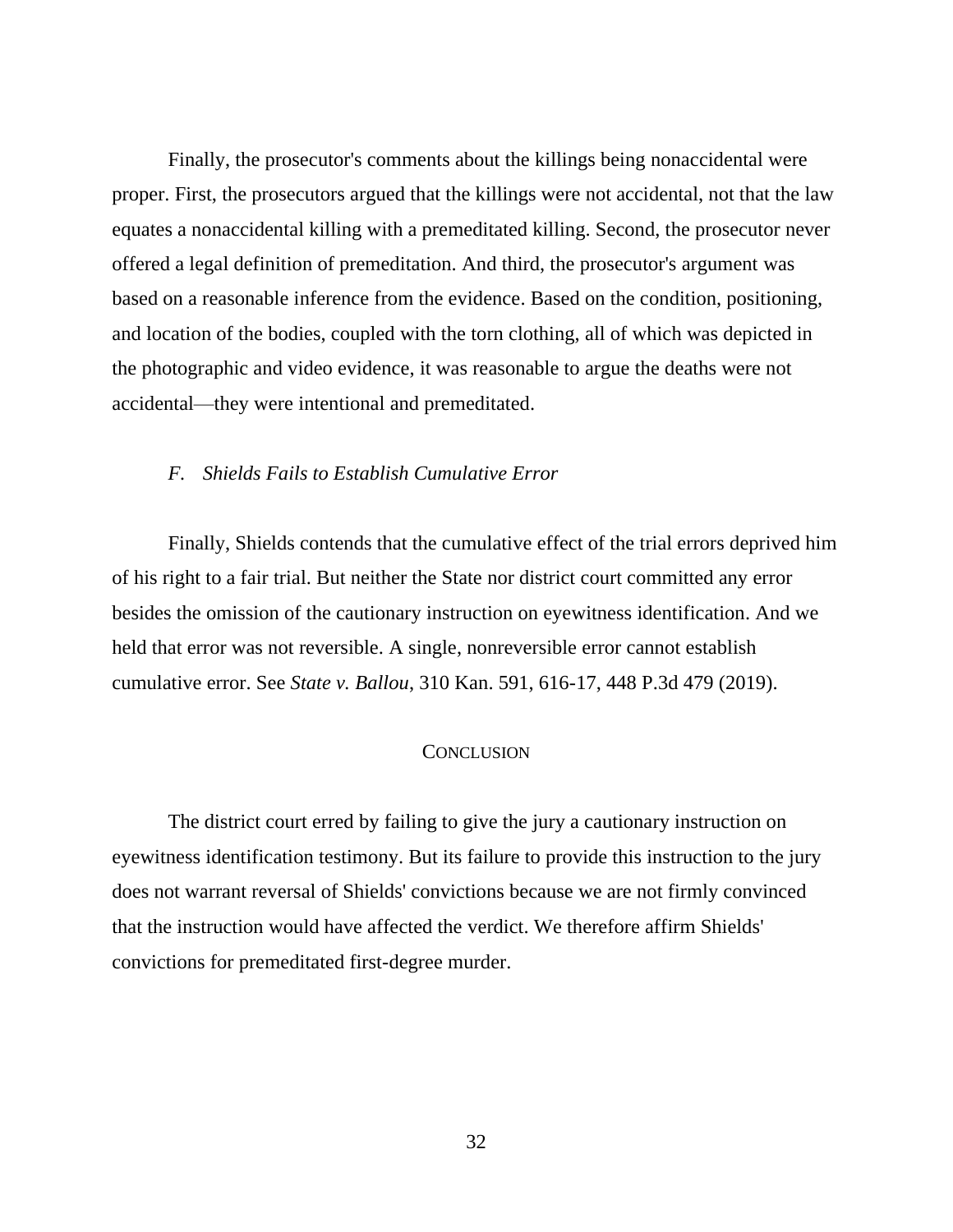ROSEN, J., concurring: I agree with the majority's outcome and most of its reasoning. I write separately because I would conclude that the prosecutor erred and crossed over the line when he opined to the jury that Shields arranged one of the victims' bodies in the shape of a crucifix and that this proved Shields knew the victim.

\* \* \*

I acknowledge that prosecutors are permitted to "'craft arguments that include reasonable inferences to be drawn from the evidence.'" *State v. Banks*, 306 Kan. 854, 862, 397 P.3d 1195 (2017) (quoting *State v. Stone*, 291 Kan. 13, 19, 237 P.3d 1229 [2010]). But, "while reasonable inferences may be drawn from the facts and conditions shown, they cannot be drawn from facts and conditions merely imagined or assumed." *State v. Burton*, 235 Kan. 472, 477, 681 P.2d 646 (1984). This is exactly what the prosecutor offered here—unreasonable and inflammatory inference stacking. There is no evidence that Shields knew the victims in this case. The prosecutor took a fanciful leap to get there by determining one of the bodies was found in a shape that resembled a crucifix, then speculating the killer purposefully arranged the body into that shape, and finally using this speculation in tandem with the fact the victim was a pastor to infer that the killer did this because he knew the victim.

The majority argues this is not inference stacking because the State's theory that the killer knew the victim rested on two independent facts—that the victim was a pastor and the body was "positioned" into the shape of a cross. I see no independent evidence that the body was purposefully arranged into the shape it was found. It may be reasonable to make this inference if one assumes the killer knew the victim, but this is, of course, the theory the State was trying to prove. That the State relies on a supported fact—the victim was a pastor—alongside the speculation that the body was purposefully manipulated to support its theory does not save this construction from being the impermissible inference